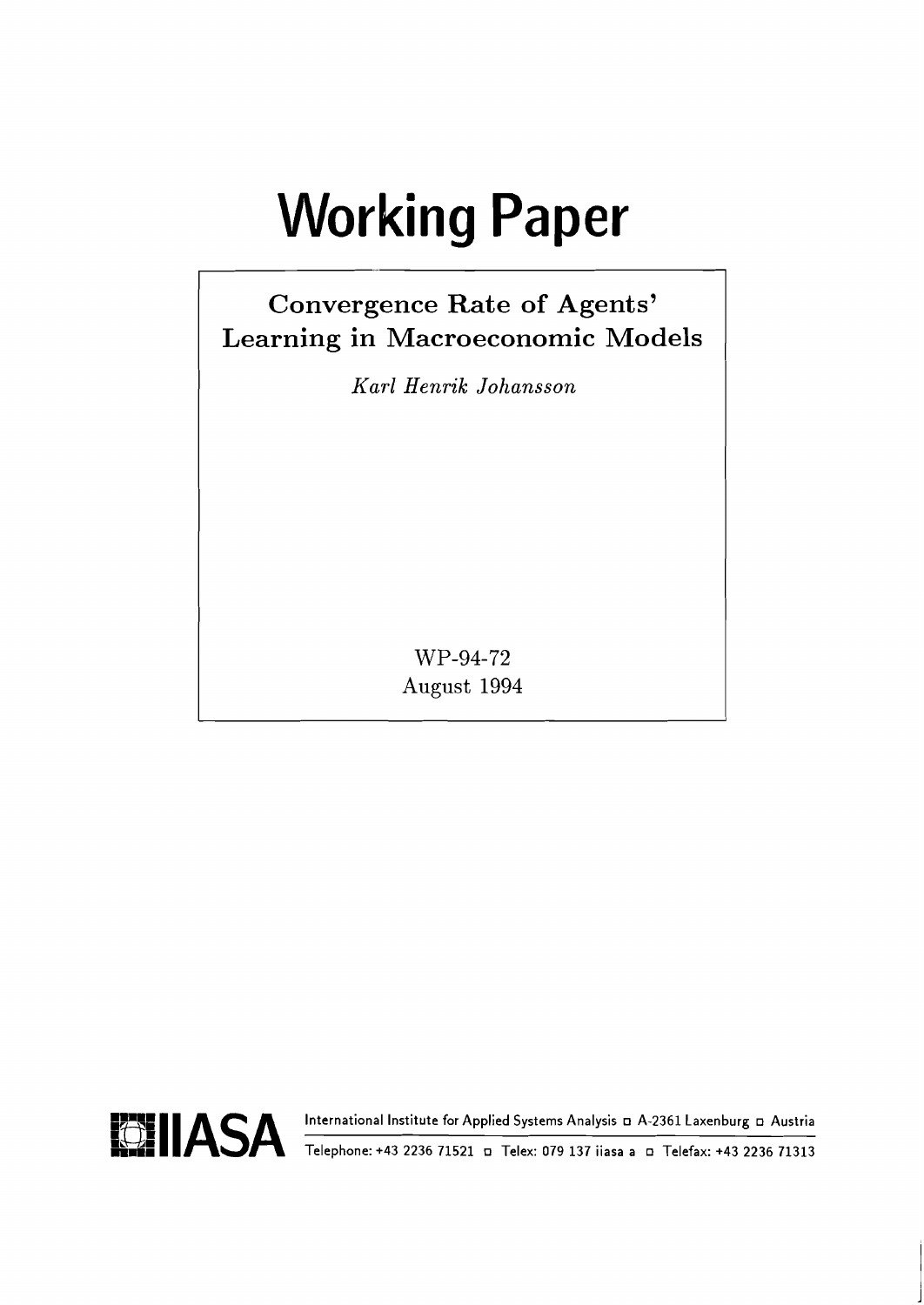# Convergence Rate of Agents' Learning in Macroeconomic Models

*Karl Henrik Johansson* 

WP-94-72 August 1994

**Working** Papers are interim reports on work of the International Institute for Applied Systems Analysis and have received only limited review. Views or opinions expressed herein do not necessarily represent those of the Institute or of its National Member Organizations.

**FFLLLI ASA** International Institute for Applied Systems Analysis **a A-2361 Laxenburg a Austria**<br>
Telephone: +43 2236 71521 **a** Telex: 079 137 iiasa a a Telefax: +43 2236 71313



**Felephone: +43 2236 71521 □ Telex: 079 137 iiasa a □ Telefax: +43 2236 71313**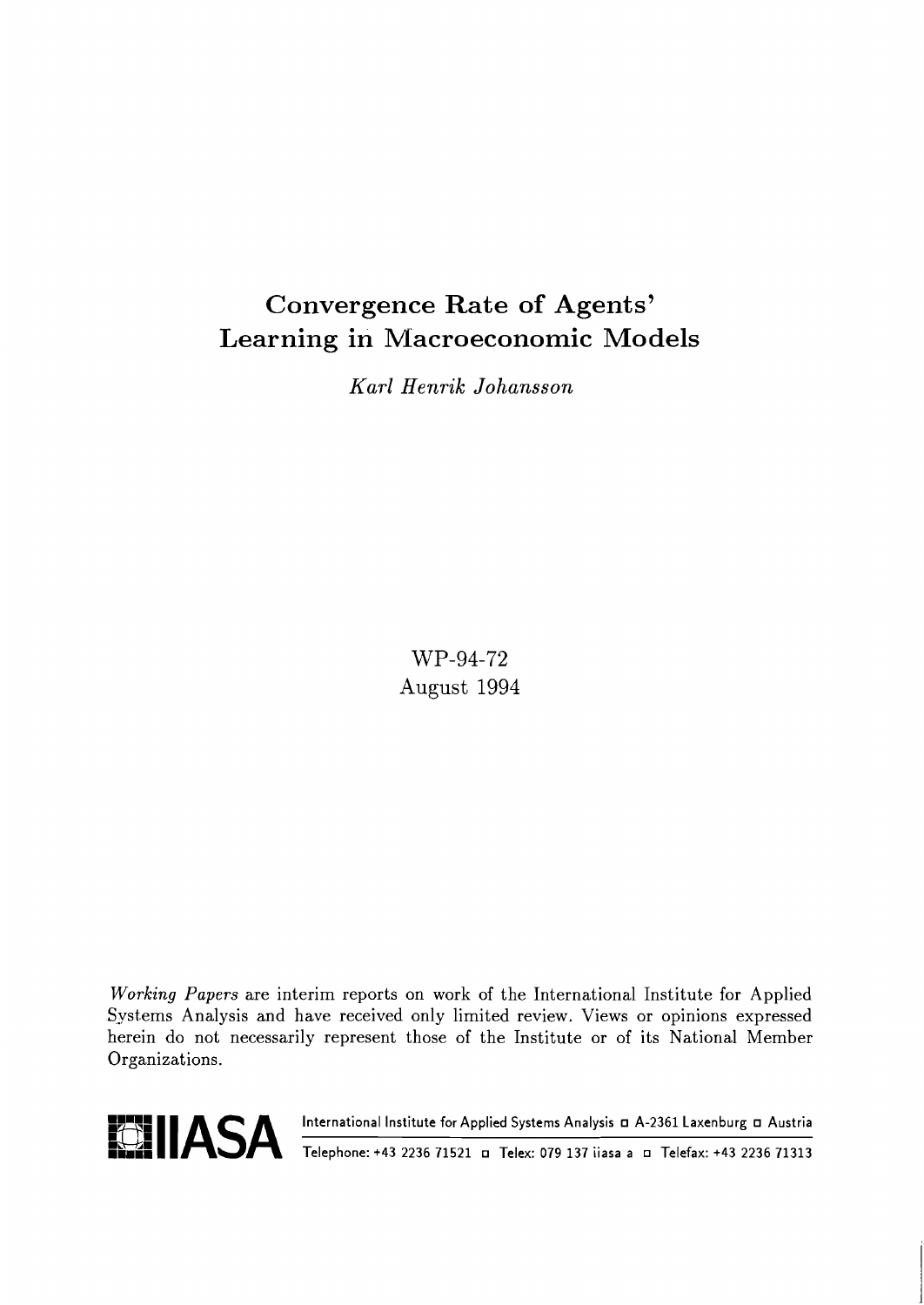# **Abstract**

This paper discusses agents' learning on a market. The price level evolves through a multivariable autoregressive model, which the agents learn in a least-squares sense. A theorem is stated that shows how the agents' learning might be divided into two classes with respect to the learning convergence rate. The results are exemplified by the well-known hyperinflation model. Further, for the hyperinflation model some interesting features concerning the "coupling" between the price and the learning dynamics are discussed. An explicit expression is derived for how the rate of the agents' learning depends upon this coupling.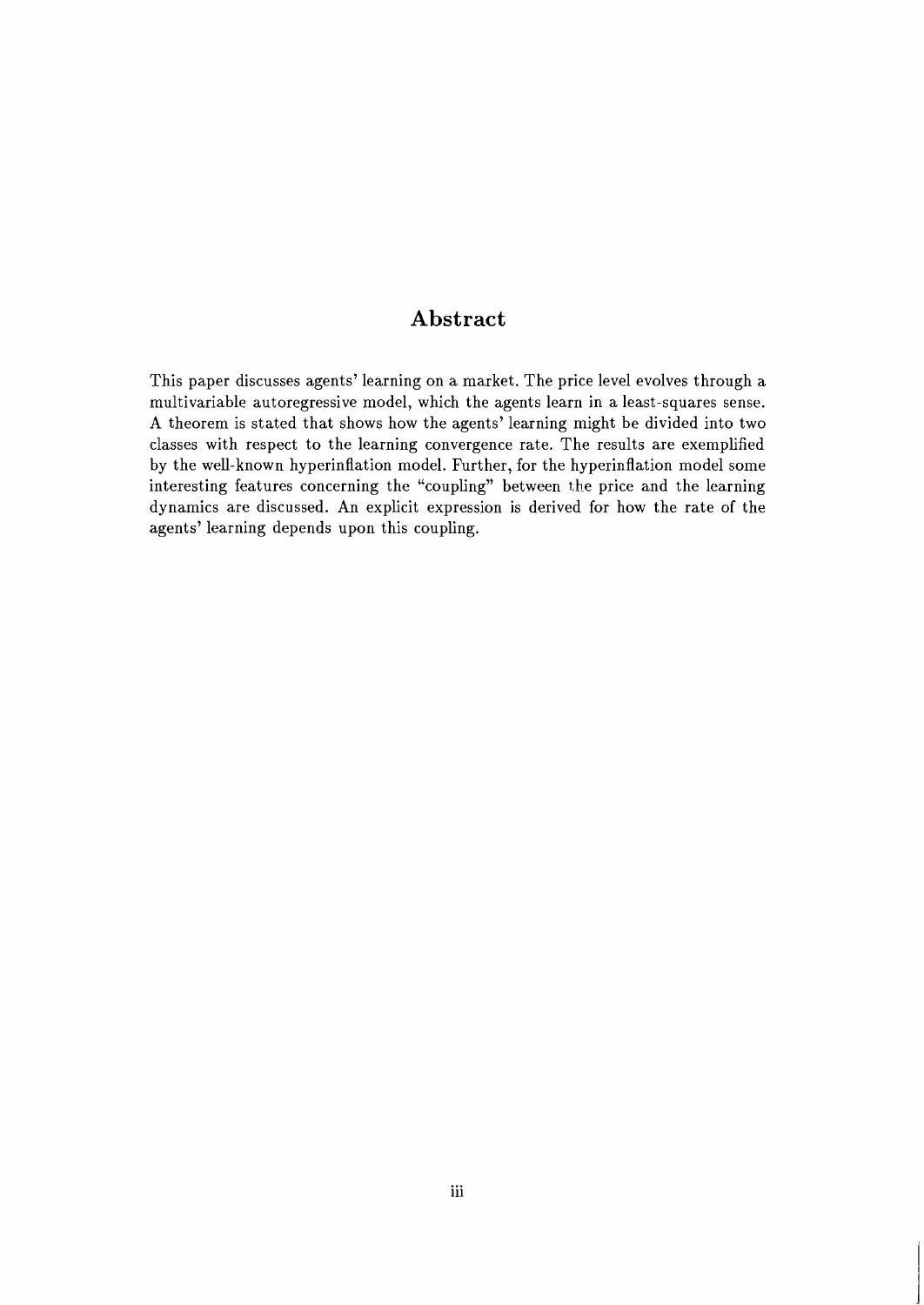# Convergence Rate of Agents' Learning in Macroeconomic Models

*Karl Henrik Johansson\** 

# 1 Introduction

One way to introduce dynamics in macroeconomic models is to let some variables depend upon agents' expectations. The expectations can either be formed optimally out of given information in a stationary sense, so called rational expectations, Muth (1961), or they can evolve through a learning process, Bray (1982), Marcet and Sargent (1989a), Marcet and Sargent (1989b). In this paper we treat the second case. The considered models consist of two parts, see Figure 1. The first part is the price dynamics given by a linear stochastic difference equation. The second part describes the agents' learning of the price dynamics, in this case a least-squares learning algorithm. For certain model parameters, the limit of the learning process will be a rational expectation equilibrium.

Macroeconomic models embodying agents' learning have been dealt with in a great number of papers, see the survey Blume, Bray and Easley (1982). Some of these assume that the model structure is known by the agents, whereas in others the agents' model is misspecified during learning, e.  $q$ . Townsend (1983) and Fourgeaud, Gourieroux and Pradel (1986), respectively. In this paper we consider the latter type, and in particular we use the model set-up described in Mnrcet and Sargent (19893). Several classical models can be rewritten to conform with this set-up, and thus, the results given below apply to all these models. The results are also applied in an extensive analysis of a hyperinflation model.

The main contribution of this paper is a theorem regarding the convergence rate of the agents' learning. It is shown that the economic models can be divided into two classes with respect to the rate of convergence. In the first class we have ordinary  $1/\sqrt{t}$ -convergence, while in the second the convergence is slower. If the macroeconomic model belongs to the first class, the agents' learning can be interpreted as being "sufficiently stable" in the sense that the eigenvalues deiermining the stability of the learning algorithm are located deep inside the stability region. In the second class the learning is less stable and the convergence is slowed down. The theorem stated is an extension to results given in Marcet and Sargent (1992).

<sup>&#</sup>x27;Department of Automatic Control, Lund Institute of Technology, Sweden. The author wants to express his gratitude to Yuri M. Kaniovski, Luigi Marengo, Henrik M. Olsson, and Helene Tordjman for their comments.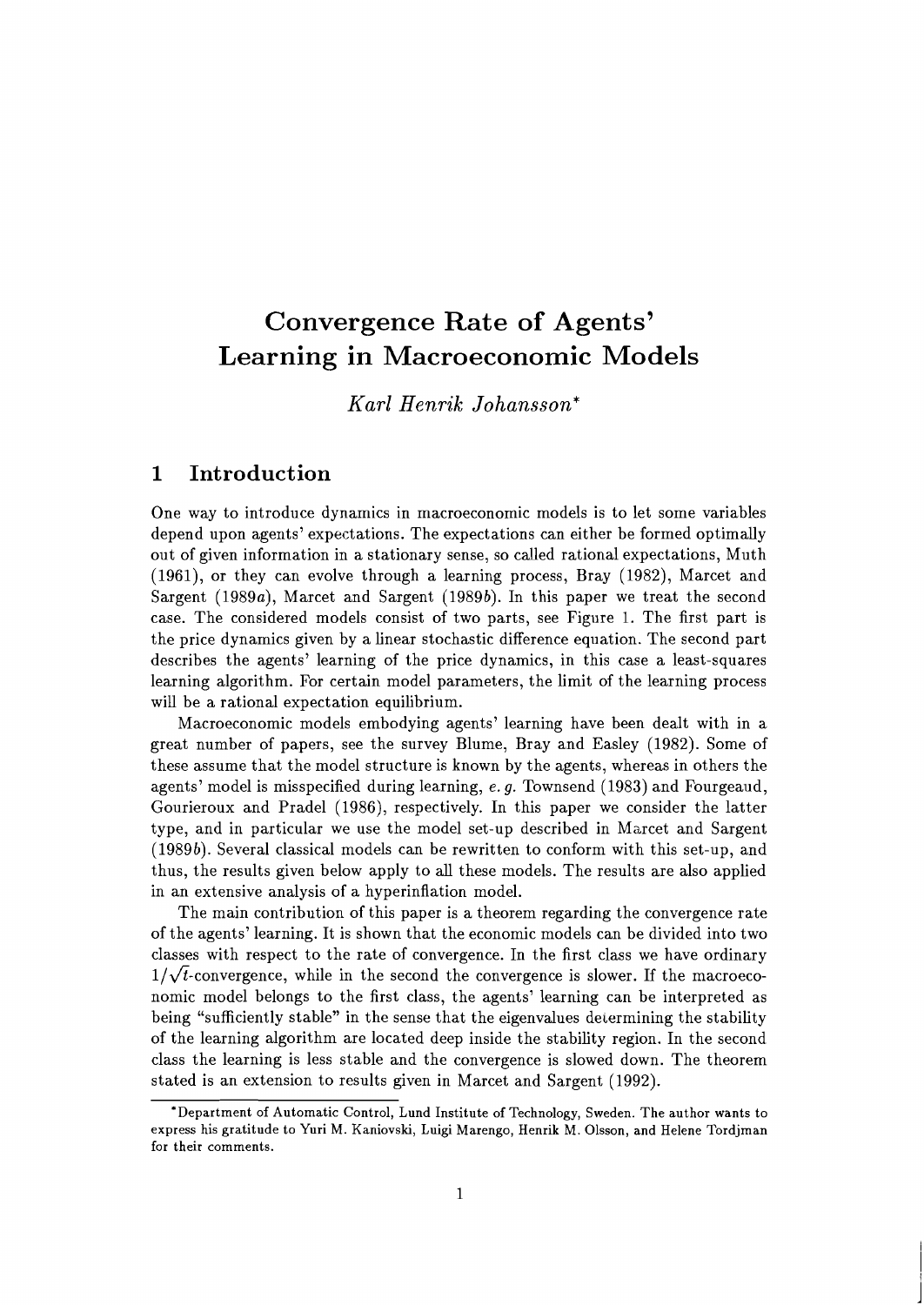

Figure 1: A block diagram that shows the interaction between the price and the learning dynamics.

Some comments are given about Cagan's classical hyperinflation model, Cagan (1956). By applying our theorem describing the agents' learning rate we are able to show new features of this model. The "coupling" between the price dynamics and the agents' learning dynamics is especially examined. An interesting nonintuitive relationship between the agents' convergence rate and this coupling is shown. It follows from the analysis that the hyperinflation model may belong to both classes described by the theorem. The coupling and the money supply model determine the class. Since the studied hyperinflation model is quite simple, it is possible to derive explicit expressions. An economic interpretation of the results is that it can be as well easier as harder for the agents to learn when the coupling between the two dynamics is tight. It is shown that the model changes from one of these behaviors to the other by a slight change of the money supply model. This nonrobustness is, of course, not acceptable for an economic model.

The agents' learning is described by a least-squares algorithm. This algorithm was chosen because of its optimality for a Gaussian set-up and because it is wellknown in the macroeconomics literature. Note, however, that much of the analysis done below is not specific for least-squares learning. Similar results can be stated for other types of learning. The references Benveniste, Metivier and Priouret (1990) and Ljung (1977) contain the stochastic control theory used in this paper. Hence, the more general learning algorithms studied in these references may give ideas of how much the results in this paper can be generalized. The nonrobustness of the hyperinflation model can be related to the least-squares algorithm. If the agents' learning is modeled in a different way, the behavior of the system may change. Further, note that only the aggregated behavior of **all** agents is illustrated by the type of models studied here. We thus view the learning algorithm as an average of how the individual agents are learning or, in another sense, we study a representative individual, for comments on this subject see Kirman (1992).

The remainder of this paper is organized as follows. In Section 2 we introduce a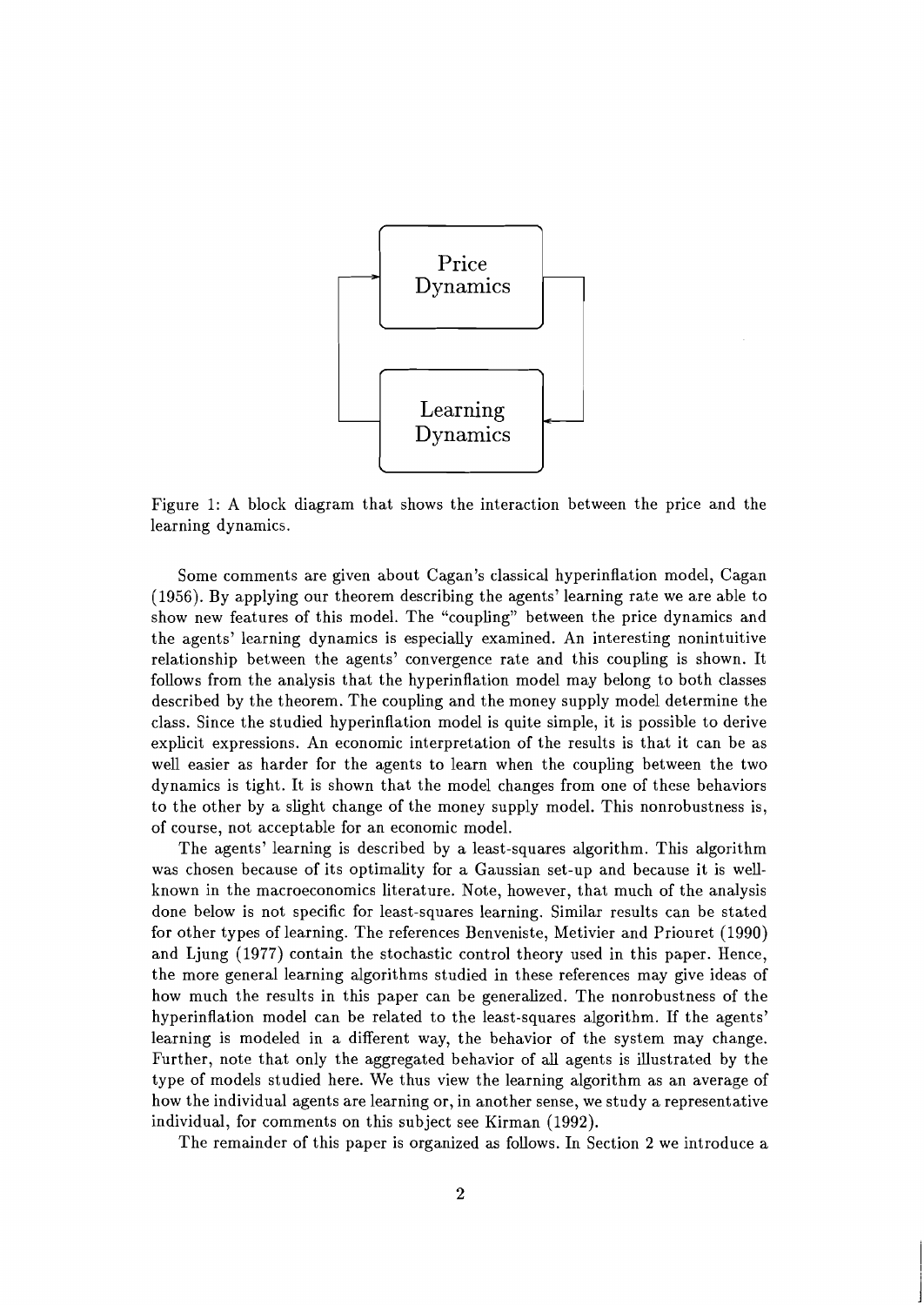hyperinflation model. This is used throughout the text to exemplify the results. A general model set-up is presented, and we also show how the hyperinflation model can be rewritten in this form. Section 3 includes a theorem on the convergence rate of the agents' learning. This result is applied to the hyperinflation model in an example. The coupling in the hyperinflation model is also treated. The conclusions are given in Section 4, followed by Appendix which includes the assumptions made and a proof of the theorem in Section 3.

# **2 Model Set-Up**

In this section we describe a general set-up for macroeconomic models with learning dynamics. This set-up comprehend a wide range of models. The procedure of rewriting an economic model in this "standard form" is exemplified by the well-known hyperinflation model. This way of writing economic models has been developed and extensively used in Marcet and Sargent (1989a), Marcet and Sargent (1989b), and Marcet and Sargent (1992).

We start by introducing the hyperinflation model.

#### $EXAMPLE-Hyperinflation Model$

The hyperinflation model describes the relation between the money supply, the price level, and the agents' expected inflation on a market during hyperinflation. The model goes back to Cagan (1956), where it is estimated using real data. The model is further analyzed in Sargent and Wallace (1973) where also another estimation is done. The hyperinflation model has been used for theoretical studies concerning agents' learning rate and convergence to rationality in a situation of hyperinflation. These kind of works are presented in Fourgeaud et al. (1986), Gourieroux, Laffont and Monfort (1982), Marcet and Sargent (1989b), and Marcet and Sargent (1992).

Let  $m_t^d$  be the logarithm of the nominal money demand and  $y_t$  the logarithm of the price level, both at time *t.* The hyperinflation model says that real demand for money  $m_t^d - y_t$  is mainly a linear function of expected inflation. We may write

$$
m_t^d - y_t = \beta(\hat{y}_{t+1} - y_t) \tag{1}
$$

where  $\beta \neq 1$  is a constant and  $\hat{y}_{t+1}$  denotes the agents' expectation of the price level at time  $t + 1$  given their information up to time  $t<sup>1</sup>$ . The nominal money supply  $m_t^s$ is modeled by a stochastic process  $\tilde{x}_t$ . Since we assume the market is clearing, the nominal money demand equals the supply, thus

$$
m_t^d = m_t^s = \tilde{x}_t
$$

<sup>&</sup>lt;sup>1</sup> Note that in the model presented here, agents build their expectation upon old data and in**fluence future prices. This gives a natural causality to the model, so at a certain time the price level depends on the agents' expectation and not also that the agents' expectation at the same time depends on the price level. In Marcet and Sargent (1992) this is not the case. Instead, the motion of their model will be restricted by an algebraic equation that always must be fulfilled. Some comments about causality in the original problem formulation is given in Sargent and Wallace (1973).**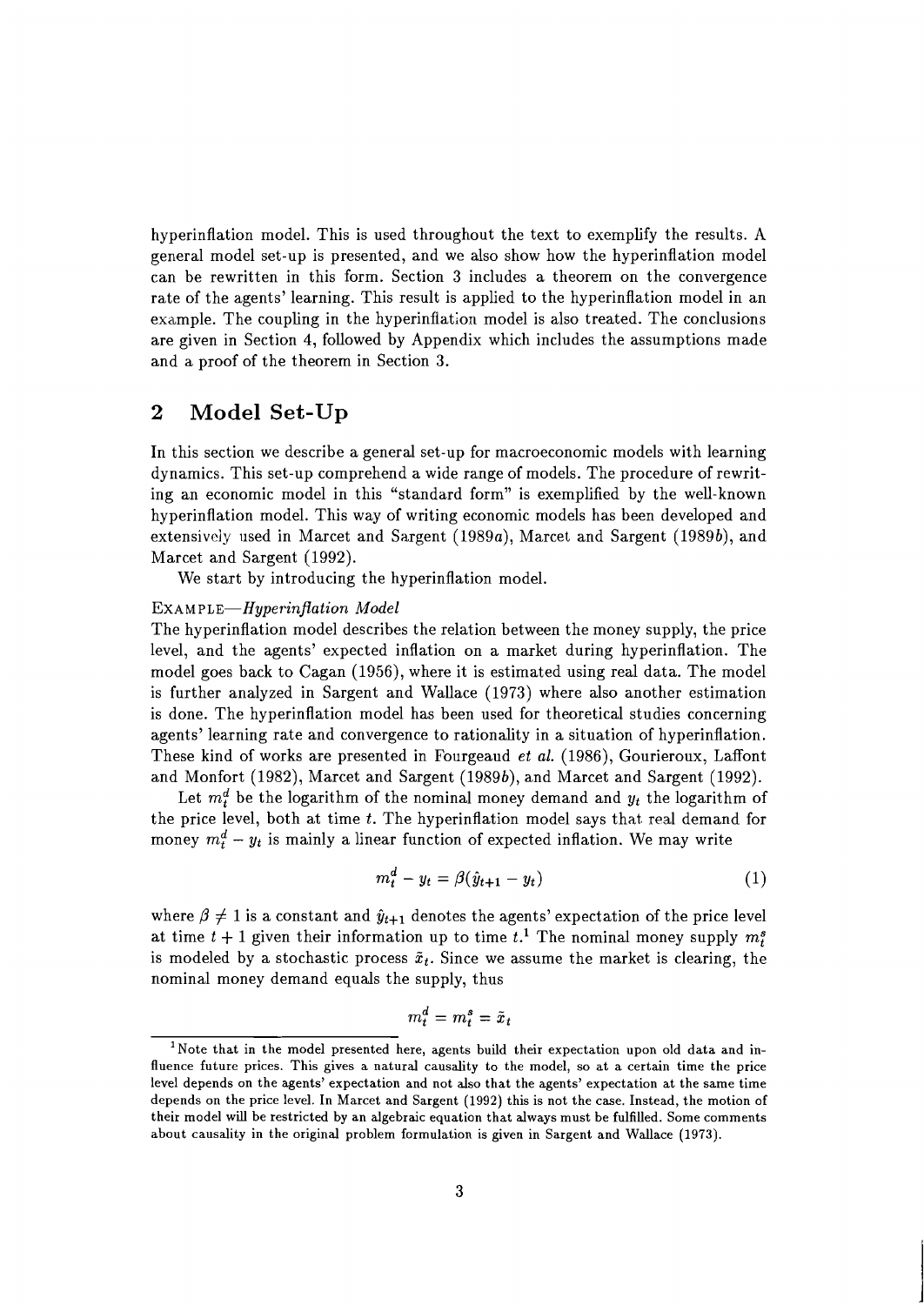If we include this in (I), we get

$$
y_t = \frac{\beta}{\beta - 1}\hat{y}_{t+1} - \frac{1}{\beta - 1}\tilde{x}_t
$$

and after introducing a new constant  $\lambda$  and a new stochastic process  $x_t$  in an obvious way

$$
y_t = \lambda \hat{y}_{t+1} + x_t \tag{2}
$$

Based on Cagan (1956) and Sargent and Wallace (1973)) we choose to examine the agents' learning for  $0 < \lambda < 1$ . The money supply described by x is given by a first-order autoregressive (AR) model driven by a white Gaussian process

$$
x_t = \rho x_{t-1} + u_t \tag{3}
$$

where  $|\rho| < 1$  and  $E\{u_i^2\} = \sigma_u^2$ . The model (2) is unknown for the agents. Instead their expectation  $\hat{y}_{t+1}$  is based upon a perceived model. Assume at time *t* the money supply  $\varepsilon$  is known by the agents up to time  $t$  and the price level  $y$  is known up to  $t-1$ . The agents build their expectations on the misspecified time-invariant model

$$
y_t = \theta x_{t-1} + \bar{w}_t
$$

where  $\bar{w}$  is the least-squares residual. The expected price level is given by

$$
\hat{y}_{t+1} = \theta_{t-1} x_t \tag{4}
$$

The variable  $\theta_{t-1}$  is a least-squares estimate of  $\theta$  derived by the agents using their known information at time *t.* The agents' learning is modeled by the recursive leastsquares algorithm

$$
\begin{array}{rcl}\n\theta_t & = & \theta_{t-1} + \frac{1}{t} R_t^{-1} x_{t-1} w_t \\
R_t & = & R_{t-1} + \frac{1}{t} (x_{t-1}^2 - R_{t-1})\n\end{array} \tag{5}
$$

where  $w_t = y_t - x_{t-1} \theta_{t-1}$ , and some initial values  $\theta_0$  and  $R_0$  are given. By introducing the state  $z_t = [y_t \quad w_t \quad x_t]^T$ , it is possible to combine (2), (3), and (4) into the multivariable AR process

$$
z_{t} = \begin{pmatrix} 0 & 0 & \lambda \rho \theta_{t-1} + \rho \\ 0 & 0 & \lambda \rho \theta_{t-1} - \theta_{t-1} + \rho \\ 0 & 0 & \rho \end{pmatrix} z_{t-1} + \begin{pmatrix} \lambda \theta_{t-1} + 1 \\ \lambda \theta_{t-1} + 1 \\ 1 \end{pmatrix} u_{t}
$$
(6)

 $(c.f.$  Marcet and Sargent (1989b)). The algorithm (5) together with (6) summarize the evolution of the whole hyperinflation model. The model is illustrated in Figure 2, where the price dynamics essentially are given by (6) and the learning dynamics by (5). However, note that the price dynamics are given by a time-varying system, since it is influenced by the agents' estimates. This is not shown in the figure.  $\Box$ 

By the example above we have seen how it is possible to rewrite the hyperinflation model in a standard form given by the multivariable first-order AR equation

$$
z_t = T(\theta_{t-1})z_{t-1} + V(\theta_{t-1})e_t \tag{7}
$$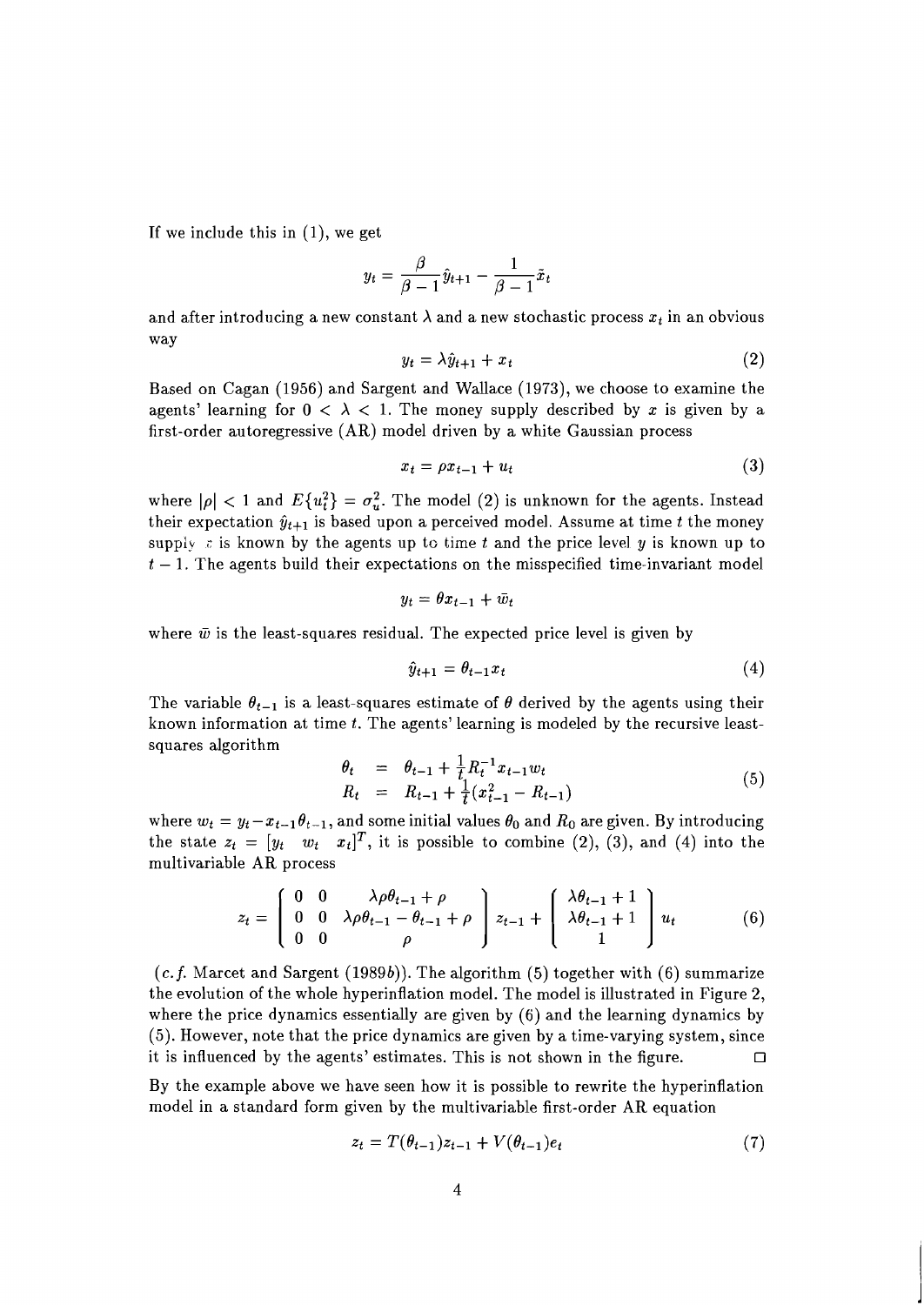

Figure 2: A block diagram that shows the interaction in the hyperinflation model. The parameter  $\lambda$  is multiplied to the expected price  $\hat{y}_{t+1}$ , and hence, can be taken as a parameter of the coupling between the two dynamics.

and the least-squares algorithm

$$
\begin{array}{rcl}\n\theta_t & = & \theta_{t-1} + \frac{1}{t} R_t^{-1} \varphi_t w_t \\
R_t & = & R_{t-1} + \frac{1}{t} (\varphi_t \varphi_t^T - R_{t-1})\n\end{array} \tag{8}
$$

where  $\varphi$  includes one or several of the states in (7) such that  $w_t = y_t - \varphi_t^T \theta_{t-1}$ becomes the prediction error similar to  $w_t$  in the example. The vector  $z$  represents the state of the price dynamics and the vector  $e$  the applied shocks. The elements in e is assumed to be independent white Gaussian processes. In Marcet and Sargent (1989b) it is shown how other models, **e.g.** a model in Bray (1983) and one in Bray and Savin (1986), can be written in this form. Also a version of Townsend's model, Townsend (1983), can be transformed to fit into this notation, see Marcet and Sargent (1989a).

An important problem is if the agents' learning process will converge to an rational equilibrium or not. This problem has been extensively studied in many papers, and is one of the main problems in the literature of rational expectations. In Marcet and Sargent (1989b) it is shown that if the assumptions in Appendix A hold, then  $\theta_t$  will converge to a unique equilibrium  $\theta_f$  almost surely as  $t\to\infty$  for a large class of models described by (7) and (8). In the remainder of this paper we will assume that  $\theta_t \to \theta_f$  almost surely and that the assumptions in Appendix A hold if nothing else is mentioned.

# **3 Convergence Rate of Agents' Learning**

In this section we concentrate on the the agents' learning process. The convergence rate of the learning algorithm is discussed, the differential equation associated with the algorithm is introduced, and a theorem concerning the asymptotic behavior of the agents' estimates is given. We also continue the example in the previous section.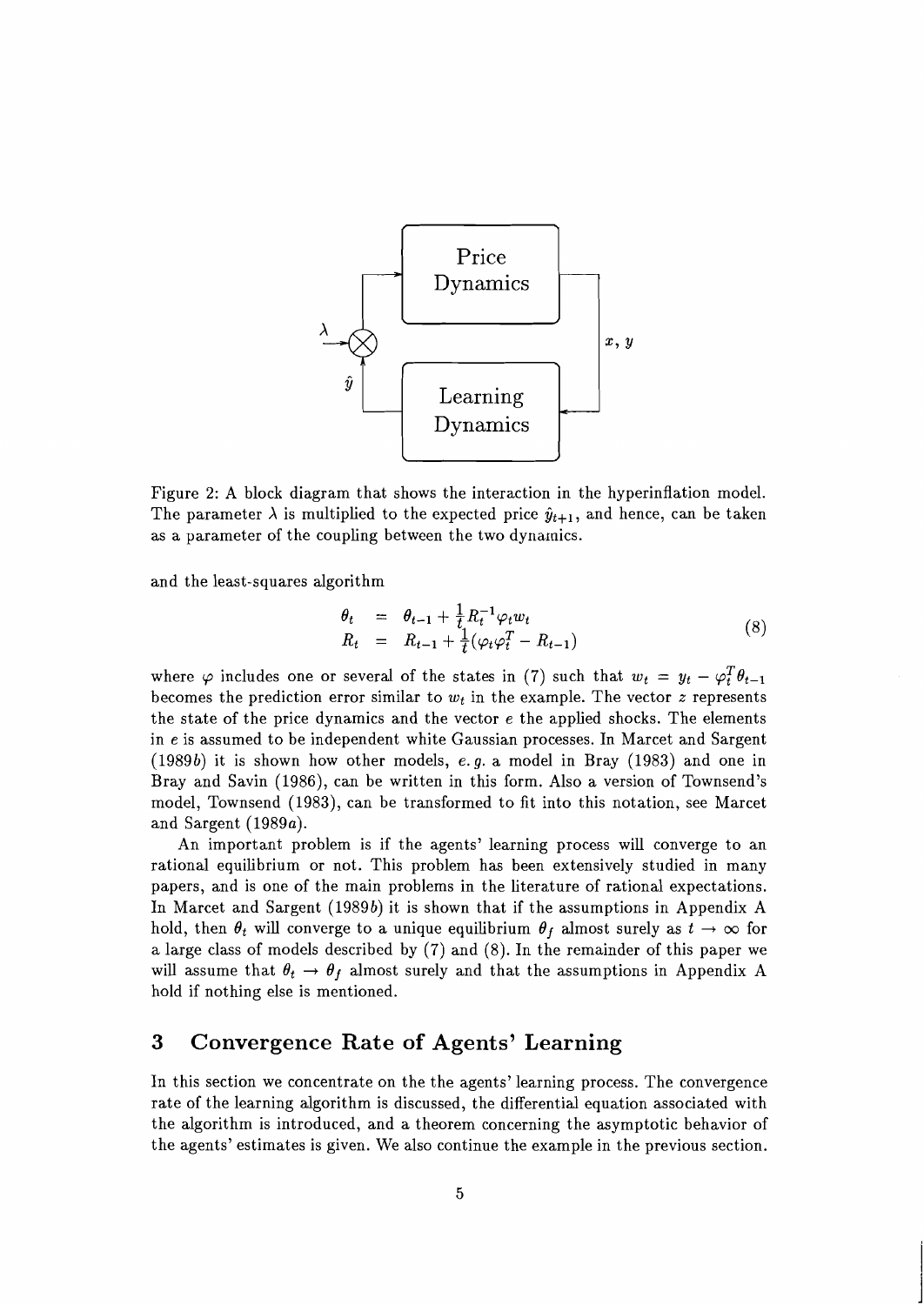Consider the agents' learning algorithm  $(8)$  again. To analyze the behavior of this algorithm, it is convenient to introduce the associated differential equation. This approach was suggested in Ljung (1977), see also Ljung and Söderström (1983). We start by heuristically explaining the ideas behind it. For sufficiently large  $t$ ,  $1/t$  in the algorithm  $(8)$  vill be small. Thus, if we view the last terms on the right hand sides in (8) as corrections to  $\theta_{t-1}$  and  $R_{t-1}$ , these corrections will be small if t is sufficiently large. Hence, for large t it is reasonable to assume that  $\theta_t$  and  $R_t$  vary slowly. We can then approximate them over a small time interval by their averaged values  $\theta_a$  and  $R_a$ , respectively. The approximate updating rules are

$$
\begin{array}{rcl}\n\theta_t & = & \theta_{t-1} + \frac{1}{t} R_a^{-1} f(\theta_a) \\
R_t & = & R_{t-1} + \frac{1}{t} [g(\theta_a) - R_a]\n\end{array} \tag{9}
$$

where

$$
f(\theta_a) = \lim_{t \to \infty} E\{\varphi_t(y_t - \varphi_t^T \theta_a)\}
$$
  

$$
g(\theta_a) = \lim_{t \to \infty} E\{\varphi_t \varphi_t^T\}
$$

 $E$  denotes the expected value with respect to the distribution of the states  $z$  for a fixed value  $\theta_a$ . If the assumptions in Appendix A hold, the algorithm (9) will act almost like (8) in a neighborhood to  $\theta_a$  and  $R_a$  for sufficiently large t. With a change of time scale this new algorithm can be interpreted as a difference approximation to the differential eauations

$$
\begin{array}{rcl}\n\frac{d\theta_d}{dt} & = & R_d^{-1} f(\theta_d) \\
\frac{dR_d}{dt} & = & g(\theta_d) - R_d\n\end{array} \tag{10}
$$

The discrete time variables  $\theta$  and  $R$  will asymptotically follow the trajectories  $\theta_d$  and  $R_d$  of these associated differential equations. Simulations describing the learning in an economic system using the differential equations instead of the original algorithm are shown in Marcet and Sargent (1992).

To study the behavior of these nonlinear differential equations at equilibrium, we linearize them around their stationary point. For the differential equations (10) the linearized system is

$$
\frac{d}{dt}\left[\begin{array}{c}\theta_d-\theta_f\\R_d-R_f\end{array}\right]=\left[\begin{array}{cc}R_d^{-1}\frac{df}{d\theta_d}&0\\*\end{array}\right]_{\begin{array}{c}\theta_d=\theta_f\\-I_{\eta\times\eta}\end{array}}\right]_{\begin{array}{c}\theta_d=\theta_f\\R_d-R_f\end{array}}\left[\begin{array}{c}\theta_d-\theta_f\\R_d-R_f\end{array}\right]
$$
(11)

where  $(\theta_f, R_f)$  is the stationary point,  $*$  denotes elements we are not interested in, and  $I_{\eta \times \eta}$  is the  $\eta \times \eta$  identity matrix. The system matrix above has  $\eta = \dim \theta$ eigenvalues at  $-1$  and  $\eta$  eigenvalues determined by

$$
R_f^{-1} \frac{df}{d\theta_d} \bigg|_{\theta_d = \theta_f} = g^{-1}(\theta_f) f_{\theta_d}(\theta_f) \tag{12}
$$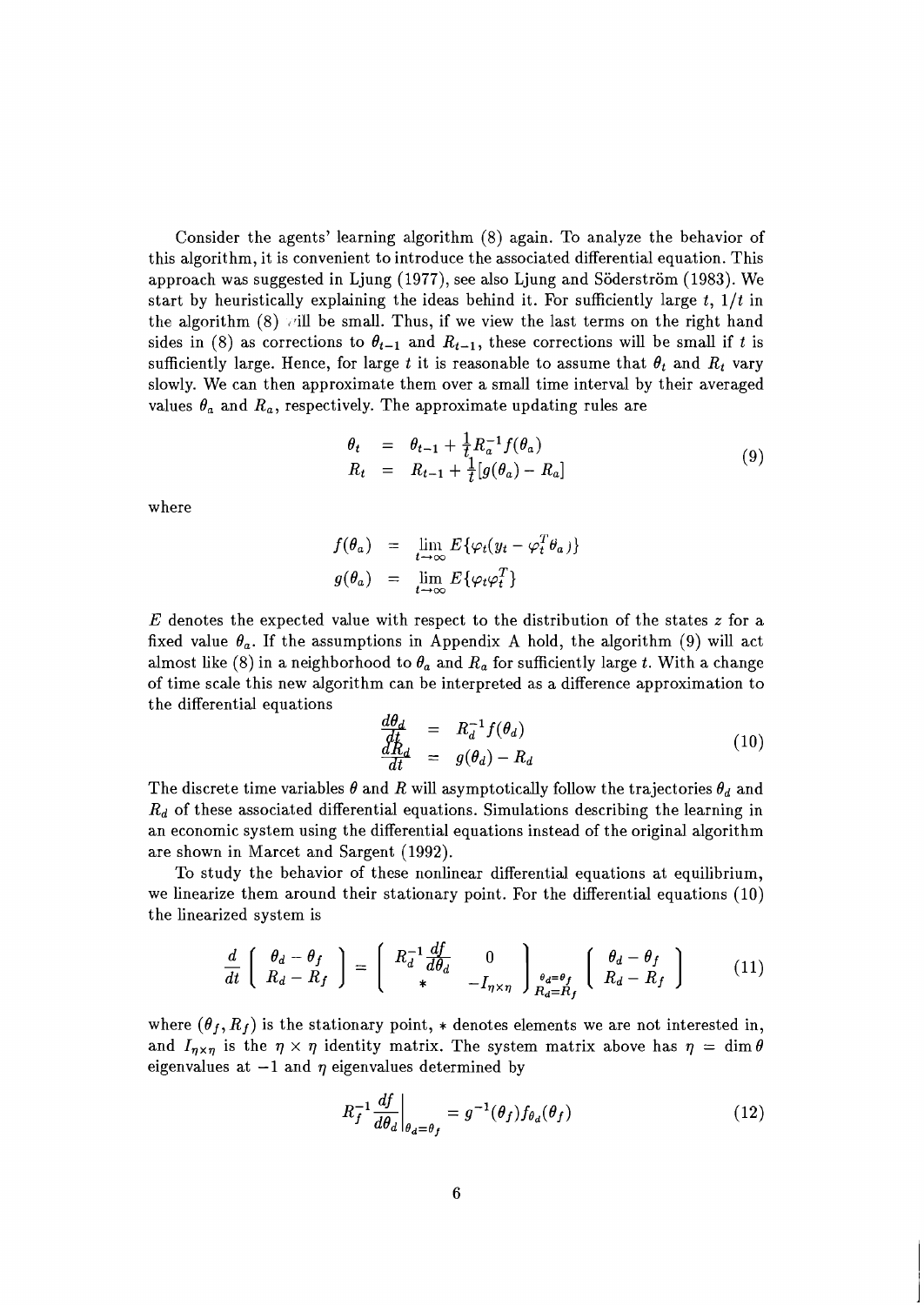We introduce some notations. The function  $H$  denotes the last term excluding  $1/t$  in the  $\theta_t$ -equation of (8)

$$
H(\theta_{t-1}, z_t) = R_t^{-1} \varphi_t(y_t - \varphi_t^T \theta_{t-1})
$$

Define

$$
h(\theta) = \lim_{t \to \infty} E\{H(\theta_{t-1}, z_t)\} = R_f^{-1} f(\theta)
$$

This means that  $h_{\theta}(\theta_f)$  is equal to (12). Thus, the eigenvalues of  $h_{\theta}(\theta_f)$  determines the stability of the linear system  $(11)$ . Further, denote the covariance matrix of H at the equilibrium point by  $D, i. e.$ 

$$
D = \lim_{t \to \infty} E\{H(\theta_f, z_t)H^T(\theta_f, z_t)\}
$$

The notation  $\mu_i(A)$  is used for the *i*th eigenvalue of the matrix A, and finally

**a** 

$$
\alpha = \max \mathrm{Re}\{\mu_i(h_{\theta}(\theta_f)))\}
$$

The following theorem is an extension to a theorem stated in Marcet and Sargent (1992).

THEOREM 1 If the assumptions in Appendix A hold, then if

 $\alpha < -1/2$ 

$$
\sqrt{t}(\theta_t - \theta_f) \xrightarrow{w} \mathcal{N}(0, P), \quad t \to \infty
$$

where *N* denotes the normal distribution and the covariance matrix *P* satisfies the Lyapunov equation

$$
\left(\frac{1}{2}I + h_{\theta}(\theta_f)\right)P + P\left(\frac{1}{2}I + h_{\theta}(\theta_f)\right)^T = -D
$$

**If** 

 $-1/2 < \alpha < 0$ 

$$
t^{\gamma}(\theta_t - \theta_f) \xrightarrow{P} 0, \quad t \to \infty
$$

where  $\gamma$  is arbitrary in the range  $(0, -\alpha)$ .

*Proof:* The first part is proven in Benveniste *et al.* (1990) (see Theorem 3, p. 110) and the second in Appendix B.  $\Box$ 

The convergence notations above are "weakly" and "in probability," respectively, see Appendix B for definitions.

Note that in Marcet and Sargent (1992) a simulation method is suggested to determine the convergence rate in the second part of Theorem 1. We give an analytical proof showing that  $\gamma$  might be chosen arbitrary in  $(0, -\alpha)$ . The largest  $\gamma$  in this

 $\Box$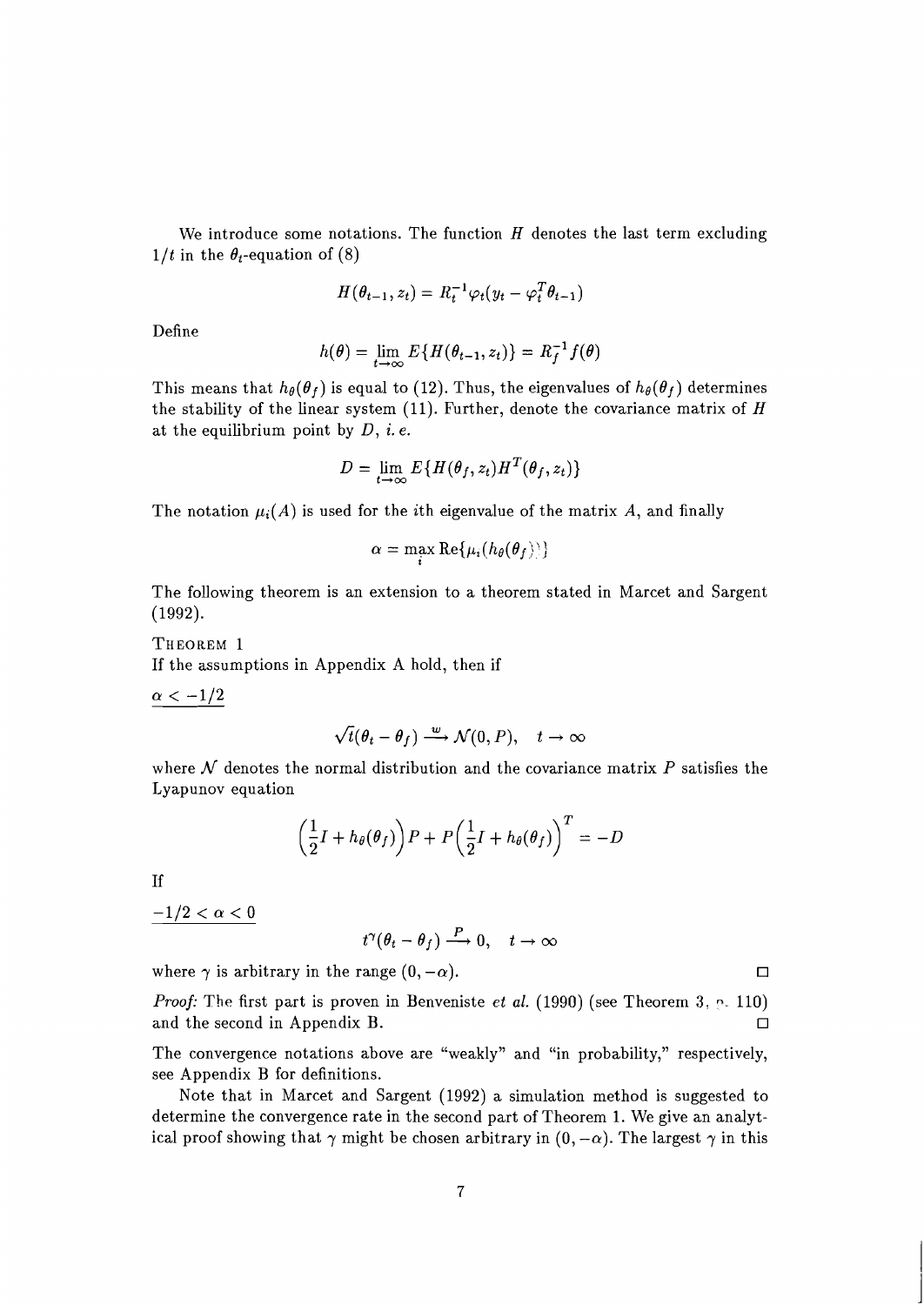interval may be interpreted as the convergence rate, but since the interval is open such  $\gamma$  does not exist.

The theorem above divides the agents' learning into two classes. In the first one the learning algorithm can be interpreted as being "sufficiently stable"; all real parts of the eigenvalues of  $h_{\theta}(\theta_f)$  are less than  $-1/2$ . Then the usual  $1/\sqrt{\ }$  convergence holds and the estimation errors tend to be normally distributed. In the second class the learning process still converges, but for this case the convergence is slower than  $1/\sqrt{t}$ -convergence. There is a whole range of sequences  $t^{\gamma}$  that satisfies  $t^{\gamma}(\theta_t - \theta_f) \rightarrow$ **0.** 

From the discussion above it follows that the eigenvalues of  $h_{\theta}(\theta_f)$  are crucial for the behavior of the learning algorithm. Of course, it would be interesting to connect each economic model embodying learning dynamics to a certain class. However, in general this is not a simple task, since given a model the eigenvalues of  $h_{\theta}(\theta_f)$  are determined in an implicit way. Nevertheless, sometimes, as in the example below, we are able to derive explicit expressions. Also, as it is shown below, an economic model might belong to more than one class.

Now we continue the example in the previous section. The associated differential equations for the hyperinflation model are derived, and it is shown how this model can be classified using Theorem 1.

#### **EXAMPLE-Hyperinflation Model (cont'd)**

In the previous part of this example we ended up with a price equation of the form

$$
z_t = T(\theta_{t-1})z_{t-1} + V(\theta_{t-1})u_t
$$

Let us for fixed  $\theta$  introduce the covariance matrix

$$
M = \left(\begin{array}{cc} M_{yy} & M_{yw} & M_{yx} \\ M_{wy} & M_{ww} & M_{wx} \\ M_{xy} & M_{xw} & M_{xx} \end{array}\right) = \lim_{t \to \infty} E\{z_t z_t^T\}
$$
(13)

then  $M$  satisfies the Lyapunov equation

$$
M = T(\theta)MT^{T}(\theta) + V(\theta)\sigma_{u}^{2}V^{T}(\theta)
$$

The equilibrium  $\theta_f$  is easily derived for the hyperinflation model. Since

$$
y_t = \lambda \hat{y}_{t+1} + x_t = (\lambda \theta_{t-1} + 1)\rho x_{t-1} + (\lambda \theta_{t-1} + 1)u_t
$$

and the agents' misspecified model is

$$
y_t = \theta x_{t-1} + \bar{w}_t
$$

we get the unique equilibrium

$$
\begin{aligned} \n\lambda v_{t-1} + 1 &= p \lambda_{t-1} + p \lambda_{t-1} + p \lambda_{t-1} \n\end{aligned}
$$
\n
$$
\begin{aligned} \n\theta_f &= \frac{\rho}{1 - \lambda \rho} \n\end{aligned}
$$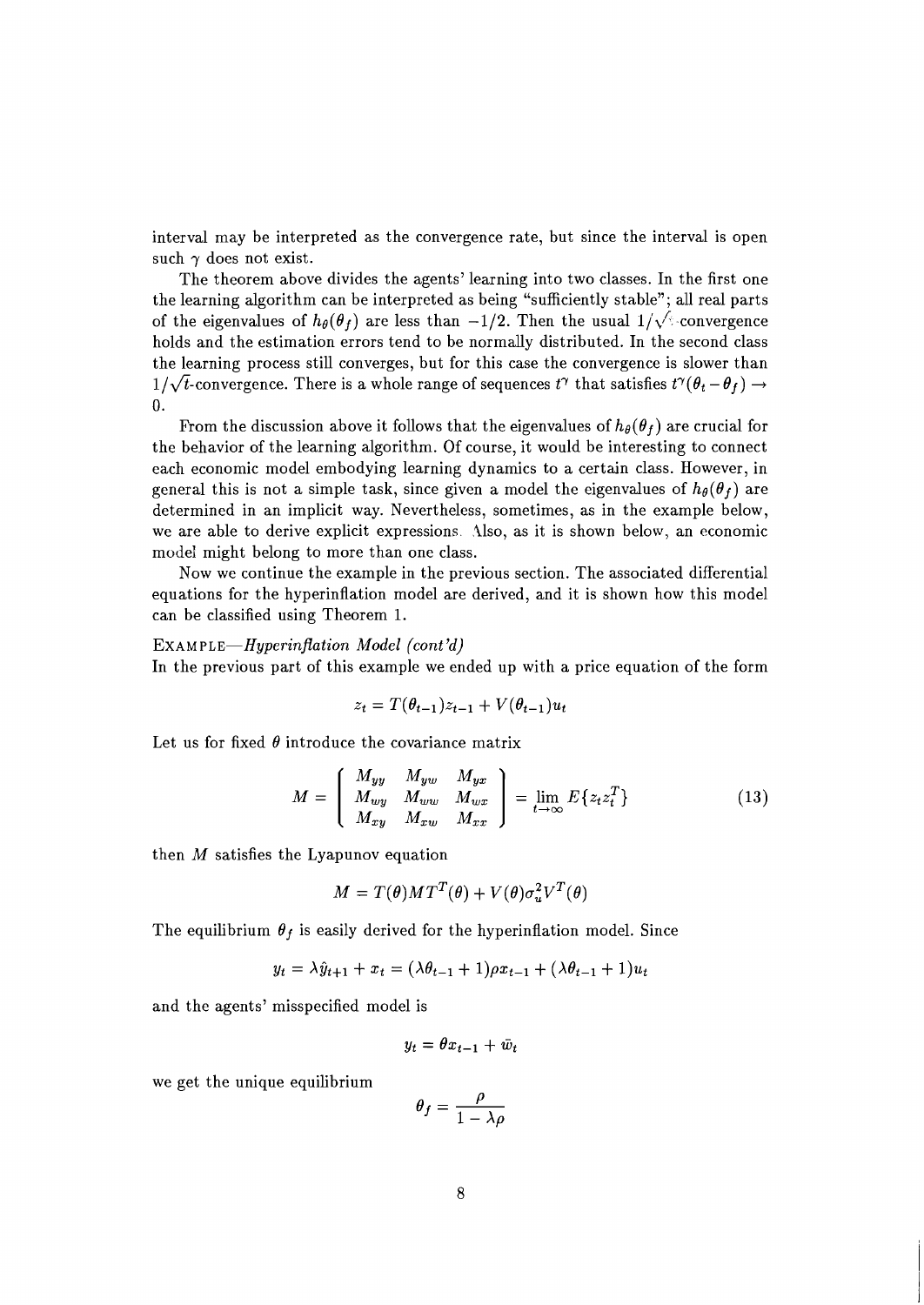In Marcet and Sargent (1989b) it is shown that  $\theta$  converges to  $\theta_f$  almost surely. The associated differential equations are given by (10) and

$$
f(\theta) = \lim_{t \to \infty} E\{\varphi_t(y_t - \varphi_t^T \theta)\} = [(\lambda \rho - 1)\theta + \rho]M_{xx}
$$
  

$$
g(\theta) = \lim_{t \to \infty} E\{\varphi_t \varphi_t^T\} = M_{xx}
$$
 (14)

To apply Theorem 1 to the hyperinflation model *he* and D must be derived.

$$
h(\theta) = R_f^{-1} f(\theta) = R_f^{-1} [(\lambda \rho - 1)\theta + \rho] M_{xx} = (\lambda \rho - 1)\theta + \rho
$$
 (15)

where the last equality follows from (10) and (14). Then,

$$
h_{\theta} = \lambda \rho - 1 \tag{16}
$$

Since  $y_t - \theta_f x_{t-1} = w_t$ , we get

$$
D = \lim_{t \to \infty} E\{R_f^{-1}\varphi_t(y_t - \varphi_t^T \theta_f)^2 \varphi_t^T R_f^{-T}\} = \lim_{t \to \infty} E\{x_{t-1}^2 w_t^2 / R_f^2\}
$$

By taking conditional expectations and using the equality  $E\{Y\} = E\{E\{Y|X\}\}\$ where X denotes information ( $\sigma$ -field) up to time  $t-1$ , we get

$$
D = \lim_{t \to \infty} E\{x_{t-1}^2\} E\{w_t^2\}/R_f^2 = M_{ww}/R_f \tag{17}
$$

In Theorem 1 the agents' learning is divided into two classes. Since  $h_{\theta}$  is given by the simple expression (16), we directly see that the hyperinflation model belongs to the first class

$$
\alpha < -1/2, \quad \text{if } \lambda \rho < 1/2
$$

and to the second class

$$
-1/2 < \alpha < 0, \qquad \text{if} \quad 1/2 < \lambda \rho < 1
$$

The feature of the agents' convergence within the first class, i. *e.* when the learning algorithm is "sufficiently stable", is given by the asymptotic covariance  $P$  (in this example a scalar). The smaller  $\alpha$  the faster is the agents' convergence in the sense that  $P$  is smaller, see Marcet and Sargent (1992). Solving the Lyapunov equation in Theorem 1 gives

$$
P = \frac{M_{ww}}{M_{xx}(1 - 2\lambda\rho)}\tag{18}
$$

Hence, equation (18) gives a measure of the convergence rate if  $\lambda \rho < 1/2$ . Recall the price evolvement in the hyperinflation model given by

$$
y_t = \lambda \hat{y}_{t+1} + x_t
$$

The positive parameter  $\lambda$  can be interpreted as the coupling between the price dynamics and the learning dynamics, see Figure 2. This means that if  $\lambda$  is small, the agents' expectations of the future price have minor influence on the price level.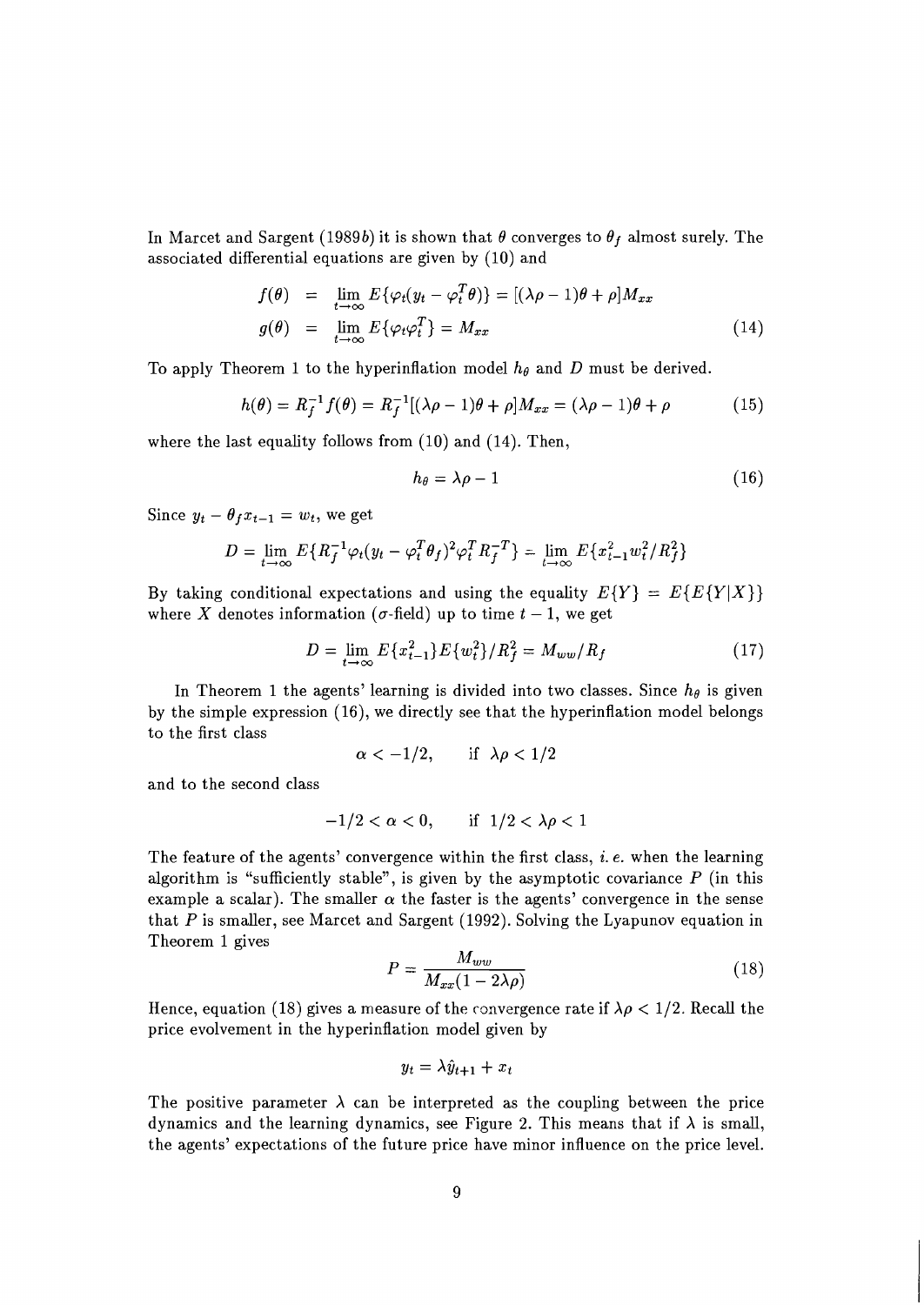

Figure 3: The asymptotic variance  $P$  shown as a function of the coupling  $\lambda$  for two different money supply models. The dashed line is for  $\rho = -0.4$  and the solid for  $\rho = 0.4.$ 

The price is almost completely determined by the money supply  $x$ . On the other hand, if  $\lambda$  is large agents' expectations have large impact on the price level. In general Theorem 1 gives an implicit formula for how  $\lambda$  influences the asymptotic convergence rate in the case  $\alpha < -1/2$ , and in our example the explicit formula (18) describes this. Thus, by applying Theorem 1 to the hyperinflation model we show how the coupling in the model influences the convergence rate of the agents' learning when the learning is sufficiently stable.

We might expect from (18) that the shape of P as a function of  $\lambda$  highly depends on  $\rho$ . (Notice that  $M_{ww}$  depends on  $\rho$ .) This is also the case. In Figure 3  $P = P(\lambda)$ is shown when  $\sigma_u^2 = 1$  and  $\rho = \pm 0.4$ . For the case when  $\rho = -0.4$ , P is a decreasing function (dashed). This means that the asymptotic variance of the parameter estimate derived by the agents is decreasing with the amount of connection in the hyperinflation model. An interpretation of this is that it is easier for the agents to learn if the coupling is higher. However,  $\rho = 0.4$  gives an increasing function P (solid line). Hence, in contradiction to the first case, it is now harder for the agents to learn when they have high influence on the price. Our conclusion from these two parameter choices is that the money supply model is crucial in determining if the agents' learning is gaining or not from a tight coupling between the price and the learning dynamics.  $\Box$ 

Similar analysis as in the example above can be done for other models.<sup>2</sup> By the same method expressions like (16) and (17) can be derived, and then Theorem 1 applies for a classification. Also, the dependency of the convergence rate on other parameters can be examined. Note that in general  $P$  is a matrix. Then the convergence might be studied by examining the trace of  $P$ ,  $\sum \mu_i(P)$ , which captures the essential feature of the corresponding Gaussian distribution.

The particular model studied in this example showed that the money supply

**<sup>21</sup>n Johansson (1993) the slightly more complex hyperinflation model in Marcet and Sargent (1992) is considered. Numerical examples similar to the example in this paper are shown.**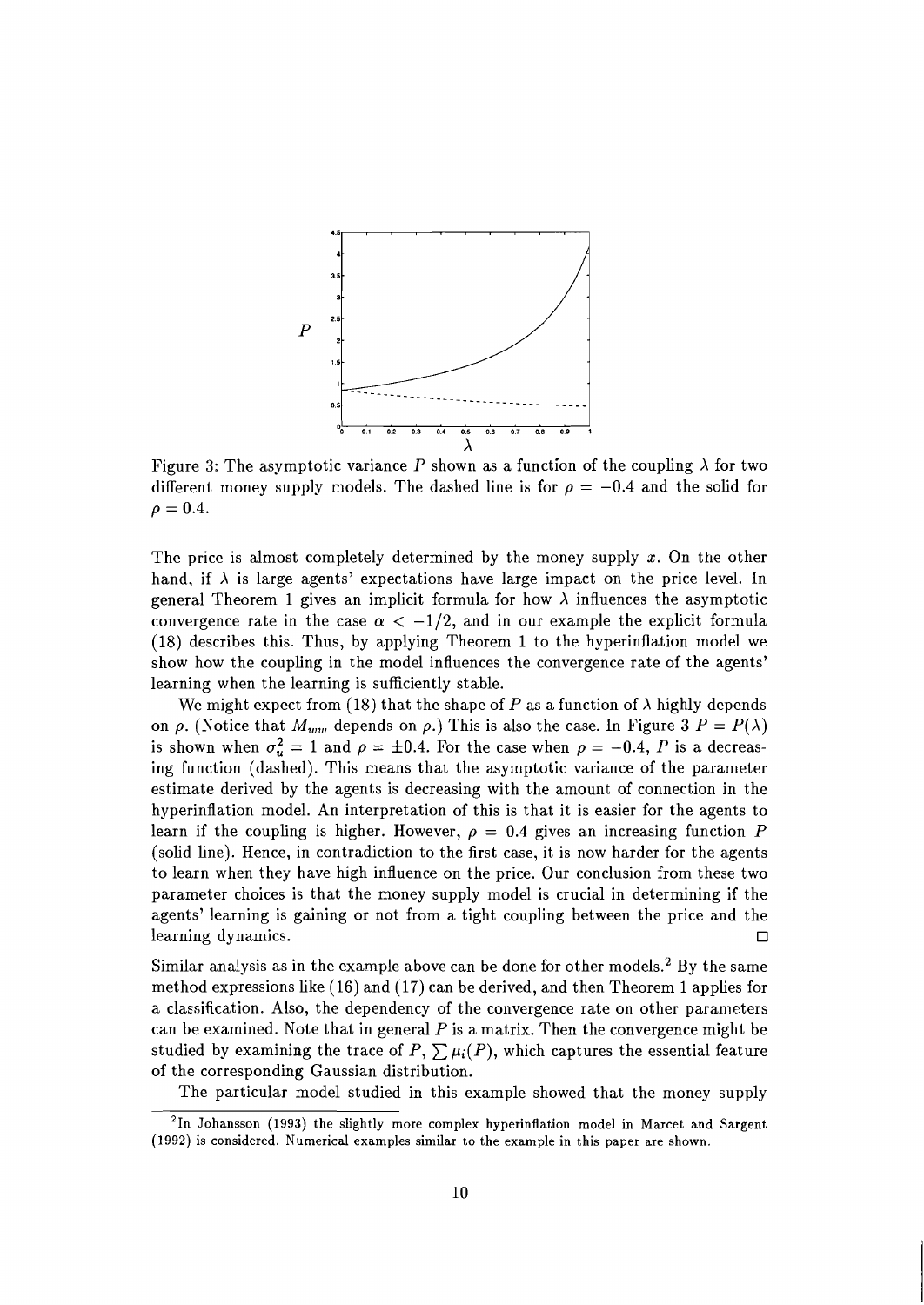model influences the agents' learning in a dramatic way. It is not only the connection between the learning and the price dynamics which determines the learning rate. Especially, varying the money supply model influences the dependencies of the coupling in a qualitative way. This result might be considered in two directions. Firstly, if the agents are assumed to learn, *e.g.*, faster when the price and learning dynamics are tightly connected, then we could by an obvious procedure determine which money supply models are reasonable by studying the covariance functions  $P = P(\lambda)$ which they give. Without any economic interpretation of why these money supply models were chosen, this is probably an unsatisfactory approach. Secondly, the result can be added to the list of criticism to the literature discussing agents' convergence to rationality. The following statement is cited from Frydman and Phelps (1983): "The critical fault of the [rational expectation] hypothesis is not its unrealism but rather its lack of robustness." For further critical reviews of the rational expectation hypothesis see Frydman and Phelps (1983) and Shiller (1978).

Above the agents were assumed to be learning in a least-squares sense. If the agents' learning is modeled by another algorithm, the behavior of the syslem is different. Hence, the results shown are dependent on the combination of the price dynamics and the agents' learning.

If a more complex model than in the example above is studied, explicit expressions, as these between the coupling and the money supply model, should not be expected. Instead only numerical examples for certain parameter settings can be derived. Of course, these do not give as much understanding of a model as the expressions above gave about the relationship between the money supply, the coupling, and the agents' learning.

## **4 Conclusions**

In this paper we have discussed agents' learning on a market. The market is such that the price level depends on the expectation of the agents. A quite general set-up based upon a first-order multivariable AR process was used for the price dynamics, and the agents learned according to a least-squares learning process. In an example we showed how the classical hyperinflation model could be rewritten into this form.

For the set-up described above a theorem concerning the convergence rate of the agents' learning was stated. It declared that considering the learning, the models can be divided into two classes. In the first class the convergence speed was the ordinary  $1/\sqrt{t}$ , while in the second class the convergence was slower. The theorem was applied to the hyperinflation model to show a relation between thc coapling price-learning dynamics and the agents' learning. The relation was heavily depending on the model of the money supply, and for some models the relation was nonintuitive.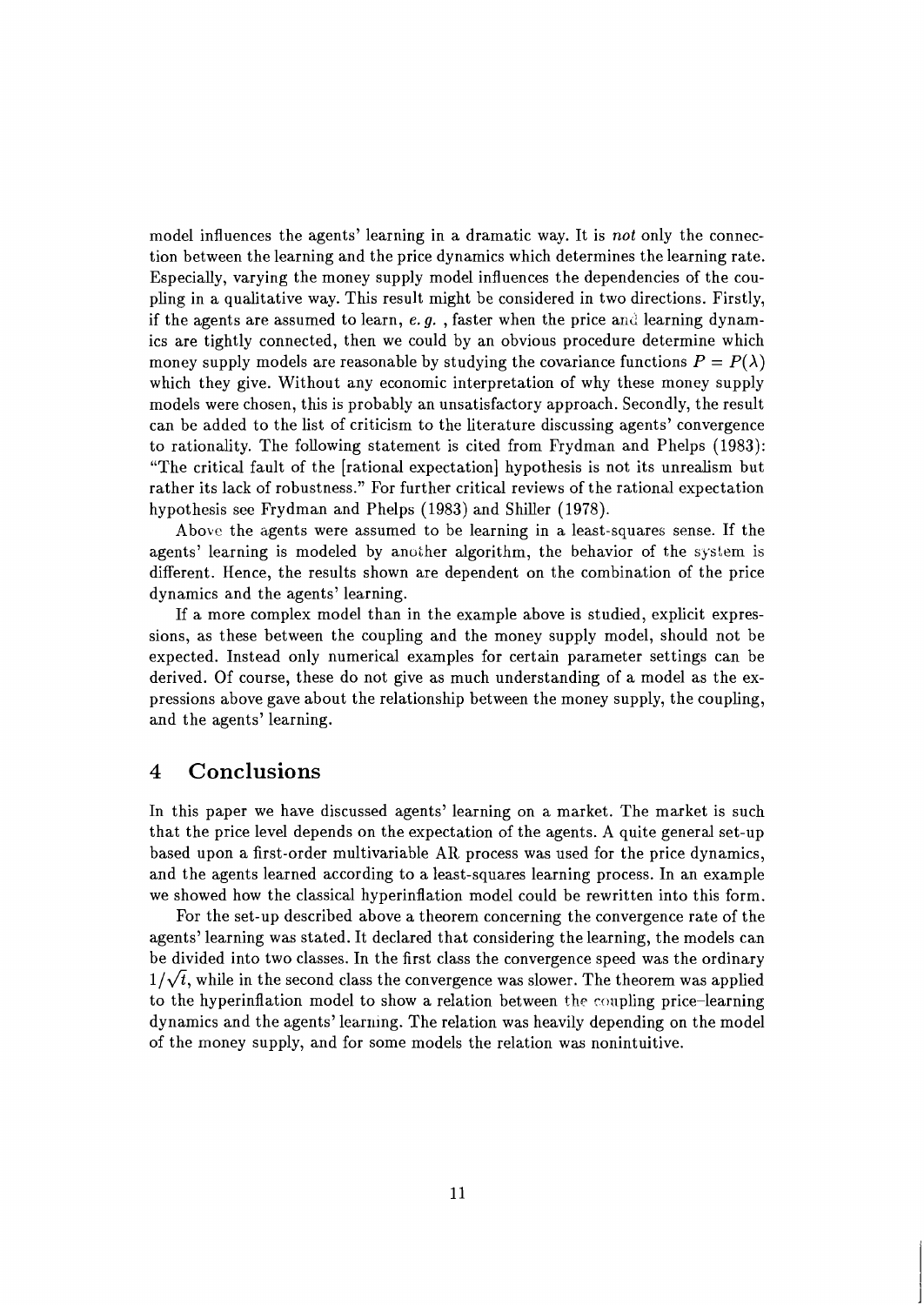## **A Assumptions**

We recall the modified least-squares algorithm and the assumptions given in Marcet and Sargent (19896). The modification of the least-squares algorithm is done for technical reasons to assure convergence.

Define a set  $D_s$  that consists of the parameters  $\theta$  that make the AR process (7) stable, i. e.

$$
D_s = \{ \theta \mid |\mu_i(T(\theta))| < 1 \, \forall i \}
$$

Also, define the open and bounded set  $D_1$  and the closed set  $D_2$  by the two relations  $D_2 \subset D_1$  and

$$
(\theta,R)\in D_1\quad\Rightarrow\quad\theta\in D_S
$$

The modified learning algorithm is given by

$$
\hat{\theta}_t = \theta_{t-1} + \frac{1}{t} R_t^{-1} \varphi_t (y_t - \varphi_t^T \theta_{t-1})
$$
\n
$$
\hat{R}_t = R_{t-1} + \frac{1}{t} (\varphi_t \varphi_t^T - R_{t-1})
$$
\n
$$
(\theta_t, R_t) = \begin{cases}\n(\hat{\theta}_t, \hat{R}_t), & (\hat{\theta}_t, \hat{R}_t) \in D_2 \\
(\theta_{t-1}, R_{t-1}), & (\hat{\theta}_t, \hat{R}_t) \notin D_2\n\end{cases}
$$
\n(19)

This modification assures us that the estimates always stay in the set  $D_1$ .

The following assumptions are assumed to hold.

- 1. The equilibrium point  $\theta_f$  is unique and belongs to  $D_s$ .
- 2. Each element in  $T(\theta)$  is two times differentiable and each element in  $V(\theta)$  is one time differentiable for all  $\theta \in D_S$ .
- 3. M which is defined similar to (13) in Section 3 has full rank.
- 4. For  $\{e_t\}$  in (7) it is true that  $E\{|e_t|^p\} < \infty$  for all  $p > 1$ .
- 5. There exists a subset  $\Omega_0$  of the sample space such that  $Pr{\Omega_0} = 1$ . There also exists two random variables  $F_1(\omega)$  and  $F_2(\omega)$  and a subsequence  $\{t_k\}$  such that

$$
|z(t_k)| < F_1(\omega)
$$
  

$$
|R(t_k)| < F_2(\omega)
$$

for all  $\omega \in \Omega_0$  and  $k = 1, 2, \ldots$ .

6. The trajectories of the associated differential equations (10) with initial conditions  $(\theta_0, R_0) \in D_2$  do not leave  $D_1$ .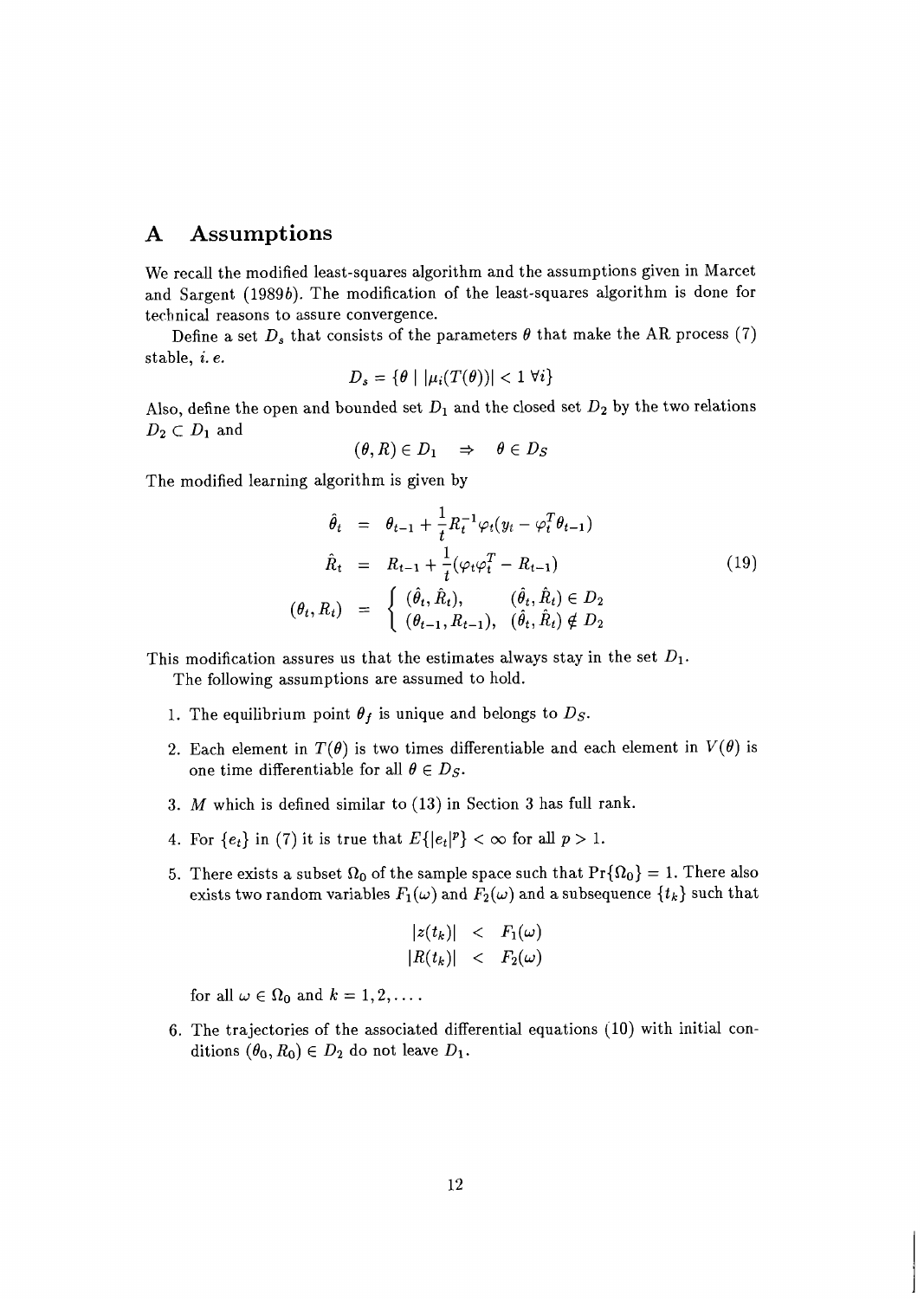## **B Proof of Theorem 1**

In this appendix we prove the second part of Theorem 1 in Section 3.

We need the definitions for almost sure convergence, convergence in probability, convergence in quadratic mean, and weak convergence. Recall

DEFINITION 1

 $\{\theta_t\}$  converges *almost surely* to  $\theta_f$  if  $\forall \varepsilon > 0$  and  $\forall \delta > 0$ ,  $\exists N(\varepsilon, \delta)$ :

$$
\Pr\{\|\theta_t - \theta_f\| > \varepsilon, t \ge m\} < \delta, \quad \forall m \ge N(\varepsilon, \delta)
$$
 (20)

where  $\|\cdot\|$  is the Euclidean norm.

 $\{\theta_t\}$  converges *in probability* to  $\theta_f$  if  $\forall \varepsilon > 0$  and  $\forall \delta > 0$ ,  $\exists N(\varepsilon, \delta)$  such that if  $t \geq N(\varepsilon, \delta)$ 

$$
\Pr\{\|\theta_t - \theta_f\| > \varepsilon\} < \delta
$$

 $\{\theta_t\}$  converges in quadratic mean to  $\theta_f$  if

$$
E\{\|\theta_t - \theta_f\|^2\} \to 0, \qquad t \to \infty
$$

 $\{\theta_t\}$  converges *weakly* to  $\theta_f$  if the associated sequence of probability functions  $f_{\theta_t}$ converges weakly to  $f_{\theta_{f}}$ , *i.e.* in all continuity points of  $f_{\theta_{f}}$ .

We use the notations

$$
\theta_t \xrightarrow{a.s.} \theta_f \qquad \theta_t \xrightarrow{P} \theta_f \qquad \theta_t \xrightarrow{q.m.} \theta_f \qquad \theta_t \xrightarrow{w} \theta_f \qquad \Box
$$

Recall the learning algorithm

$$
\theta_t = \theta_{t-1} + \frac{1}{t} H(\theta_{t-1}, z_t) = \theta_{t-1} + \frac{1}{t} h(\theta_{t-1}) + \epsilon_t
$$
\n(21)

where  $\theta_0$  is given, and *H* and *h* are defined as in Section 3. Bounds for  $\epsilon_t$  are extensively discussed in Benveniste *et al.* (1990) (Part 11, Section 1.3). Denote as earlier

$$
\alpha = \max \operatorname{Re} \left\{ \mu_i(h_{\theta}(\theta_f)) \right\}
$$

We are going to show that if  $\alpha \in (-1/2,0)$  then

$$
t^{\gamma}(\theta_t - \theta_f) \stackrel{P}{\longrightarrow} 0, \qquad t \to \infty
$$

where  $\gamma$  is arbitrary in the range  $(0, -\alpha)$ .

We call a matrix *A* stable if all real parts of its eigenvalues are less than zero. Recall the following well-known result due to Lyapunov.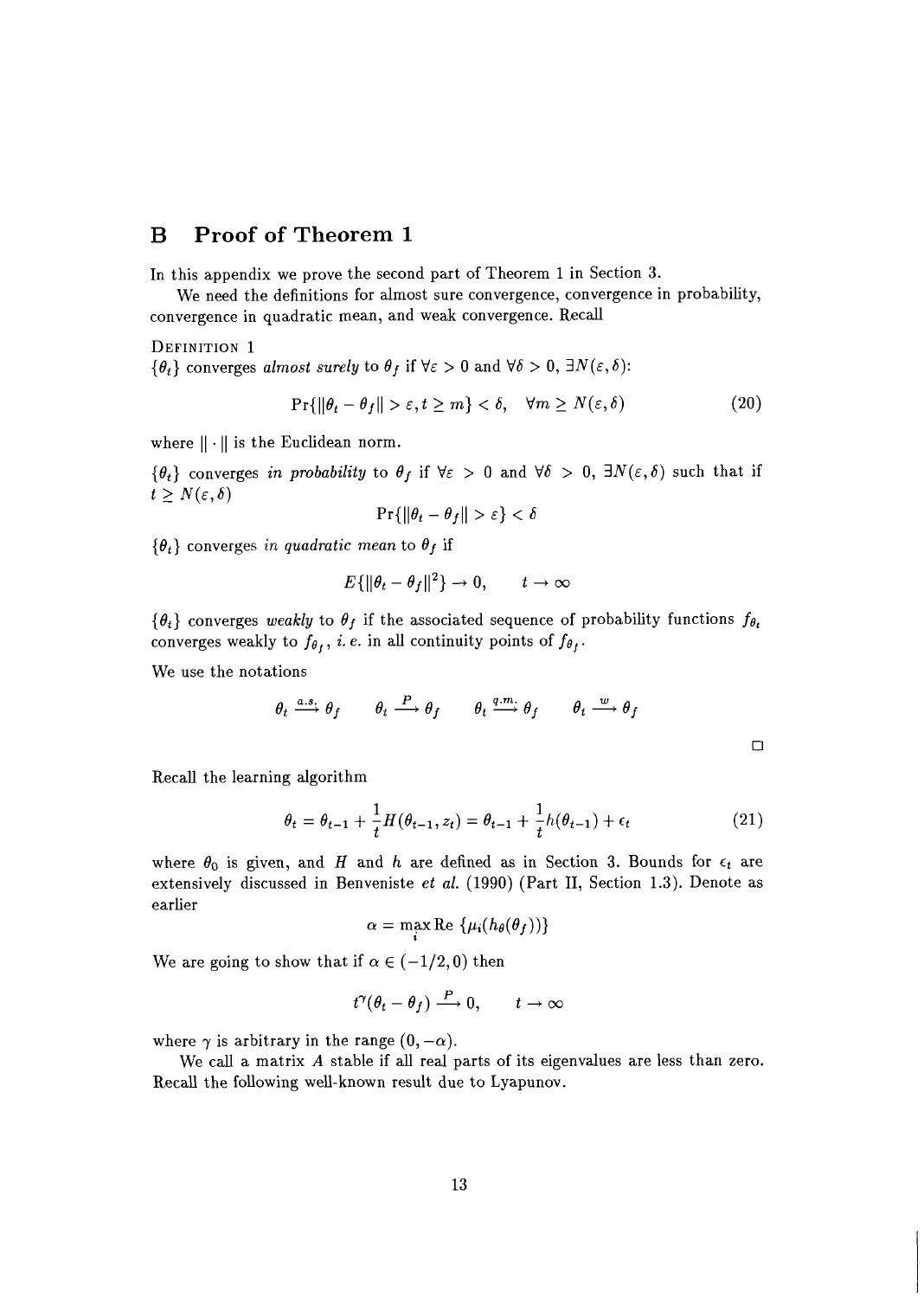*Proof:* From Lemma *1* we have

$$
\langle A^T P x, x \rangle + \langle P A x, x \rangle = - \langle Q x, x \rangle
$$

Since

LEMMA 1

$$
\langle A^T P x, x \rangle = \langle P x, Ax \rangle = [x, Ax] = [Ax, x]
$$

 $2[Ax, x] = -\langle Qx, x \rangle < 0$ 

we conclude that

Note that 
$$
h_{\theta}(\theta_f)
$$
 is a stable matrix, and that  $h_{\theta}(\theta_f) + \gamma I$  is also stable for all  $\gamma \in (0, -\alpha)$ . Let  $A = h_{\theta}(\theta_f) + \gamma I$  in Lemma 1 and use the corresponding P to define the inner product  $[\cdot, \cdot]$  we will work with. Lemma 2 gives that there exists  $\varepsilon$  such that

$$
[h_{\theta}(\theta_f)(\theta - \theta_f), (\theta - \theta_f)] < -\gamma[(\theta - \theta_f), (\theta - \theta_f)], \qquad ||\theta - \theta_f|| \le \varepsilon \qquad (23)
$$

Given this  $\varepsilon$ , introduce the function

$$
\tilde{h}(\theta) = \begin{cases}\nh(\theta), & \|\theta - \theta_f\| \le \varepsilon \\
h_{\theta}(\theta_f)(\theta - \theta_f), & \|\theta - \theta_f\| > \varepsilon\n\end{cases}
$$
\n(24)

Consider the stochastic process  $\{\tilde{\theta}_t\}$ 

$$
\tilde{\theta}_t = \tilde{\theta}_{t-1} + \frac{1}{t}\tilde{H}(\tilde{\theta}_{t-1}, z_t) = \tilde{\theta}_{t-1} + \frac{1}{t}\tilde{h}(\tilde{\theta}_{t-1}) + \epsilon_t
$$
\n(25)

Given two vectors *x* and *y* introduce the inner product

a symmetric positive definite matrix *P,* such that

 $\langle x,y\rangle := x^Ty$ 

Assume *A* is a stable matrix. Then for every positive definite matrix *Q* there exists

 $A^T P + P A = -Q$ 

Define a second inner product from the first and the matrix *P* in Lemma *1.* 

$$
[x, y] := \langle Px, y \rangle \tag{22}
$$

We then have the following lemma.

LEMMA 2 Assume the matrices in Lemma 1 exist, then for all *x* 

 $[Ax, x] < 0$ 

 $\Box$ 

 $\Box$ 

 $\Box$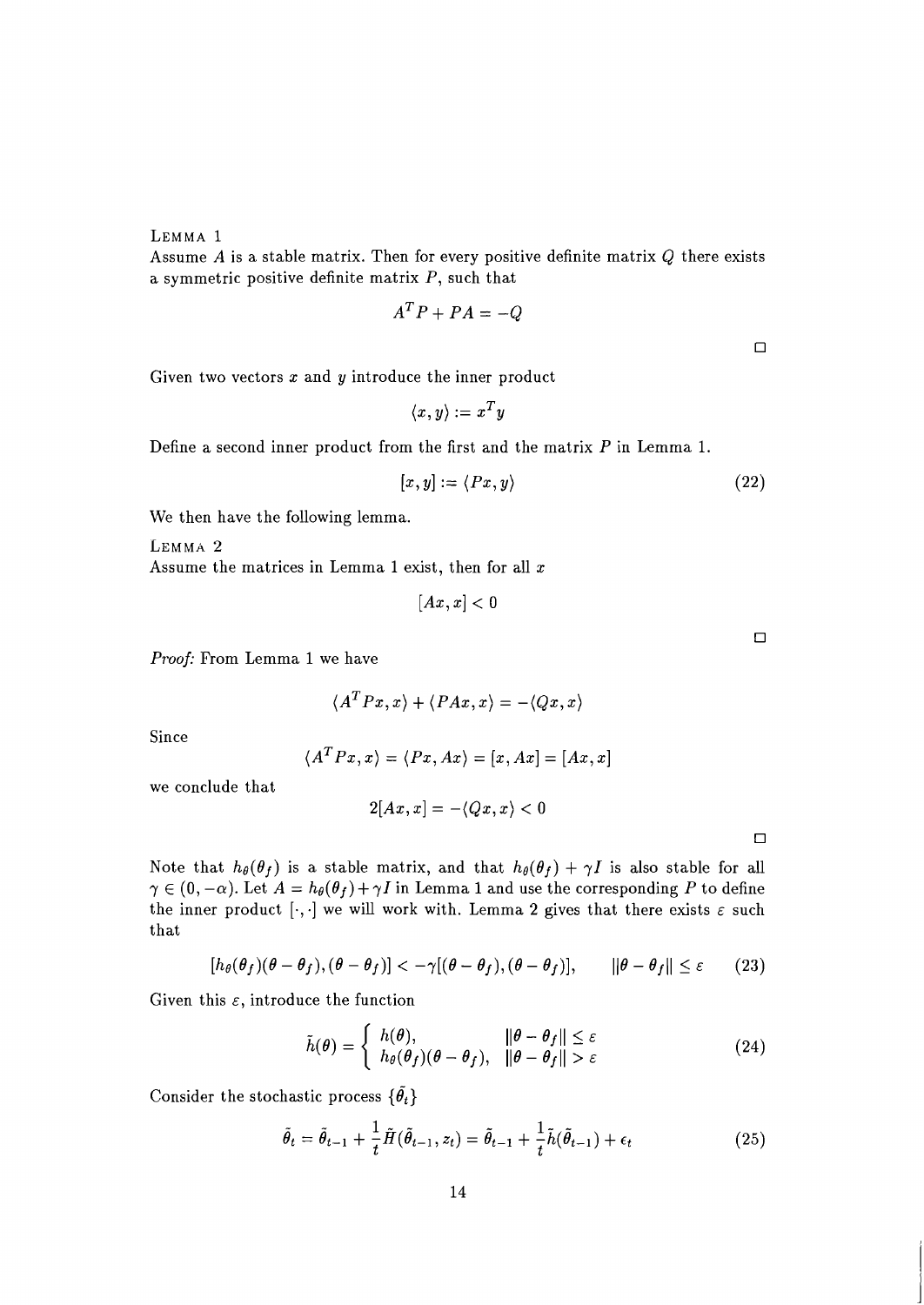where  $\tilde{\theta}_0 = \theta_0$ . We are not interested in  $\tilde{H}$ . If  $\tilde{\theta}$  is close to  $\theta_f$ , this algorithm is the same as the original one, and otherwise it is an approximation. From the assumptions we know that  $\theta_t \xrightarrow{a.s.} \theta_f$ . We will show that  $\tilde{\theta} \xrightarrow{P} \theta_f$ . Then, for sufficiently large *t* given by the definitions of almost sure convergence and in probability, (25) will act like (21) with probability at least  $1 - \delta$ . The constant  $\delta$  can be chosen arbitrarily small. Note that the algorithm (25) is dependent on both  $\varepsilon$  and  $\delta$ .

The rest of the proof is outlined as follows. We show that  $\{\theta_t\}$  converges in quadratic mean. This implies that  ${\lbrace \hat{\theta}_t \rbrace}$  converges in probability. This fact is then used for showing convergence in probability for  $\{\theta_t\}.$ 

To show convergence in quadratic mean, we introduce the conditional variance

$$
\Delta_t = E\{\|\tilde{\theta}_t - \theta_f\|^2 \mid F_{t-1}\}
$$

where  $F_{t-1}$  is the  $\sigma$ -field generated by the sequence  $R_0, \theta_0, z_0, z_1, \ldots, z_{t-1}$ . Let us refer to the introductory part of the proof of Theorem 24 (p. 246) in Benveniste  $et$ *al.* (1990) for our learning algorithm. If the assumptions in Appendix A hold, we can state an inequality similar to (1.10.16) in Benveniste *et al.* (1990) by using **(23):** 

$$
\Delta_t \le (1 - \frac{2\gamma}{t})\Delta_{t-1} + \frac{C_1}{t^2} + \frac{2}{t}E\{f_{t-1} - f_t\} \tag{26}
$$

where the norm used in the definition of  $\Delta_t$  is the one defined above. Throughout the appendix  $C_i$  denotes positive constants. The stochastic variable  $\{f_t\}$  is defined in Benveniste *et al.* (1990), where it also is shown that

$$
E\{|f_t|\} \le C_2 \tag{27}
$$

By iterating (26)) we get

$$
\Delta_t \leq \Delta_0 \prod_{i=1}^t \left(1 - \frac{2\gamma}{i}\right) + C_1 \sum_{i=1}^t \frac{1}{i^2} \prod_{j=i+1}^t \left(1 - \frac{2\gamma}{j}\right)
$$

$$
+ 2 \sum_{i=1}^t \frac{1}{i} E\{f_{i-1} - f_i\} \prod_{j=i+1}^t \left(1 - \frac{2\gamma}{j}\right)
$$

$$
=: T_1 + T_2 + T_3 \leq |T_1| + |T_2| + |T_3|
$$

Above as well as below, we follow the convention that  $\prod_{j=i}^{t}(\cdot) = 1$  if  $i > t$ . We treat the three terms  $T_1$ ,  $T_2$ , and  $T_3$  separately. Before we estimate them we recall some inequalities: For large *t* we have

$$
\prod_{i=1}^{t} (1 - \frac{2\gamma}{i}) \le \exp\left(-2\gamma \sum_{i=1}^{t} \frac{1}{i}\right) \le \exp(-2\gamma \ln t + C_3) = C_4 t^{-2\gamma} \tag{28}
$$

which gives

 $\frac{1}{i}$ 

$$
\sum_{i=1}^{t} \frac{1}{i^2} \prod_{j=i+1}^{t} (1 - \frac{2\gamma}{j}) \le \sum_{i=1}^{t} \frac{C_5}{i^2} \cdot \frac{t^{-2\gamma}}{i^{-2\gamma}} = C_5 t^{-2\gamma} \sum_{i=1}^{t} i^{2\gamma - 2}
$$
(29)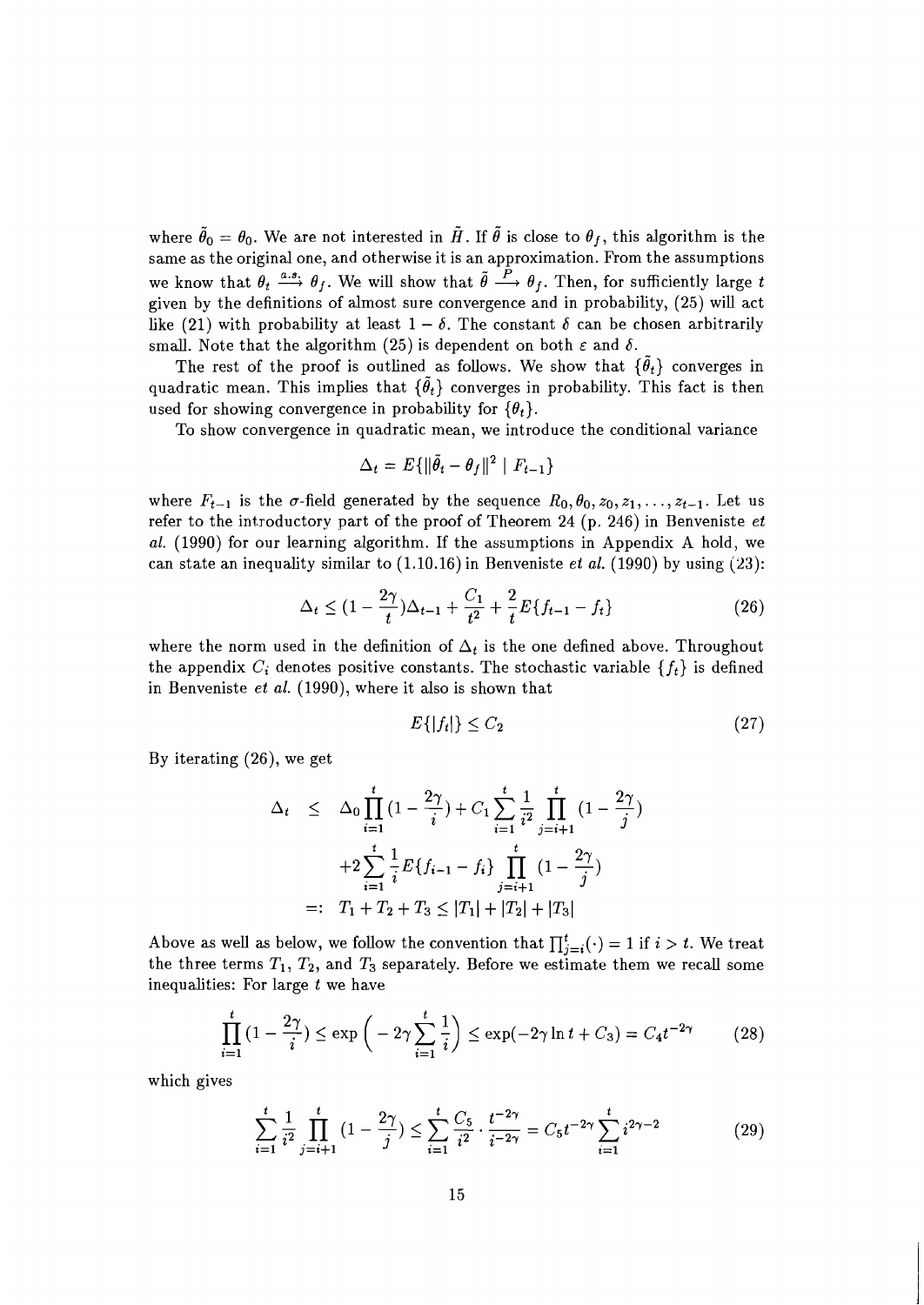and for  $\beta < 0$ 

$$
\sum_{i=1}^{t} i^{\beta} \le C_6 \int_1^t i^{\beta} di \le C_6 \frac{t^{\beta+1}}{\beta+1}
$$
 (30)

Using (28), an upper bound for  $T_1$  is obtained as

$$
T_1 \leq \Delta_0 C_4 t^{-2\gamma}
$$

Since  $\gamma \in (0,1/2)$ , we have  $\beta := 2\gamma - 2 < 0$ . Thus, (29) and (30) give

$$
T_2 \leq C_7 t^{-1}
$$

The term *T3* needs more detailed investigation. Firstly, note that

$$
\sum_{i=1}^{t} \frac{1}{i} [f_{i-1} - f_i] \prod_{j=i+1}^{t} (1 - \frac{2\gamma}{j})
$$
\n
$$
= \sum_{i=1}^{t} \frac{1}{i} [f_{i-1} - f_i] (1 - \frac{2\gamma}{i+1}) \prod_{j=i+2}^{t} (1 - \frac{2\gamma}{j})
$$
\n
$$
= (f_0 - f_1) (1 - \gamma) \prod_{j=3}^{t} (1 - \frac{2\gamma}{j}) - \sum_{i=2}^{t} \frac{f_{i-1}}{i(i-1)} \prod_{j=i+2}^{t} (1 - \frac{2\gamma}{j})
$$
\n
$$
+ \sum_{i=2}^{t} \left( \frac{f_{i-1}}{i-1} - \frac{f_i}{i} \right) \prod_{j=i+2}^{t} (1 - \frac{2\gamma}{j})
$$
\n
$$
- 2\gamma \sum_{i=1}^{t} \left( \frac{f_{i-1}}{i(i+1)} - \frac{f_i}{i(i+1)} \right) \prod_{j=i+2}^{t} (1 - \frac{2\gamma}{j})
$$
\n
$$
=: S_1 + S_2 + S_3 + S_4
$$

 $S_1$  can be treated like  $T_1$ :

$$
|S_1| \le C_8 \prod_{j+3}^t (1 - \frac{2\gamma}{j}) \le C_9 t^{-2\gamma}
$$

By using (27) we get

$$
E\{|S_2|\} = E\left\{ \left| \sum_{i=2}^t \frac{f_{i-1}}{i(i-1)} \prod_{j=i+2}^t (1 - \frac{2\gamma}{j}) \right| \right\}
$$
  

$$
\leq \sum_{i=1}^t \frac{C_{10}}{i^2} \prod_{j=i+1}^t (1 - \frac{2\gamma}{j}) \leq C_{11} t^{-1}
$$

Further,

$$
E\{|S_3|\} = E\bigg\{\bigg|\sum_{i=2}^t \frac{f_{i-1}}{i-1} \prod_{j=i+2}^t (1-\frac{2\gamma}{j}) - \sum_{i=2}^t \frac{f_i}{i} \prod_{j=i+2}^t (1-\frac{2\gamma}{j})\bigg|\bigg\}
$$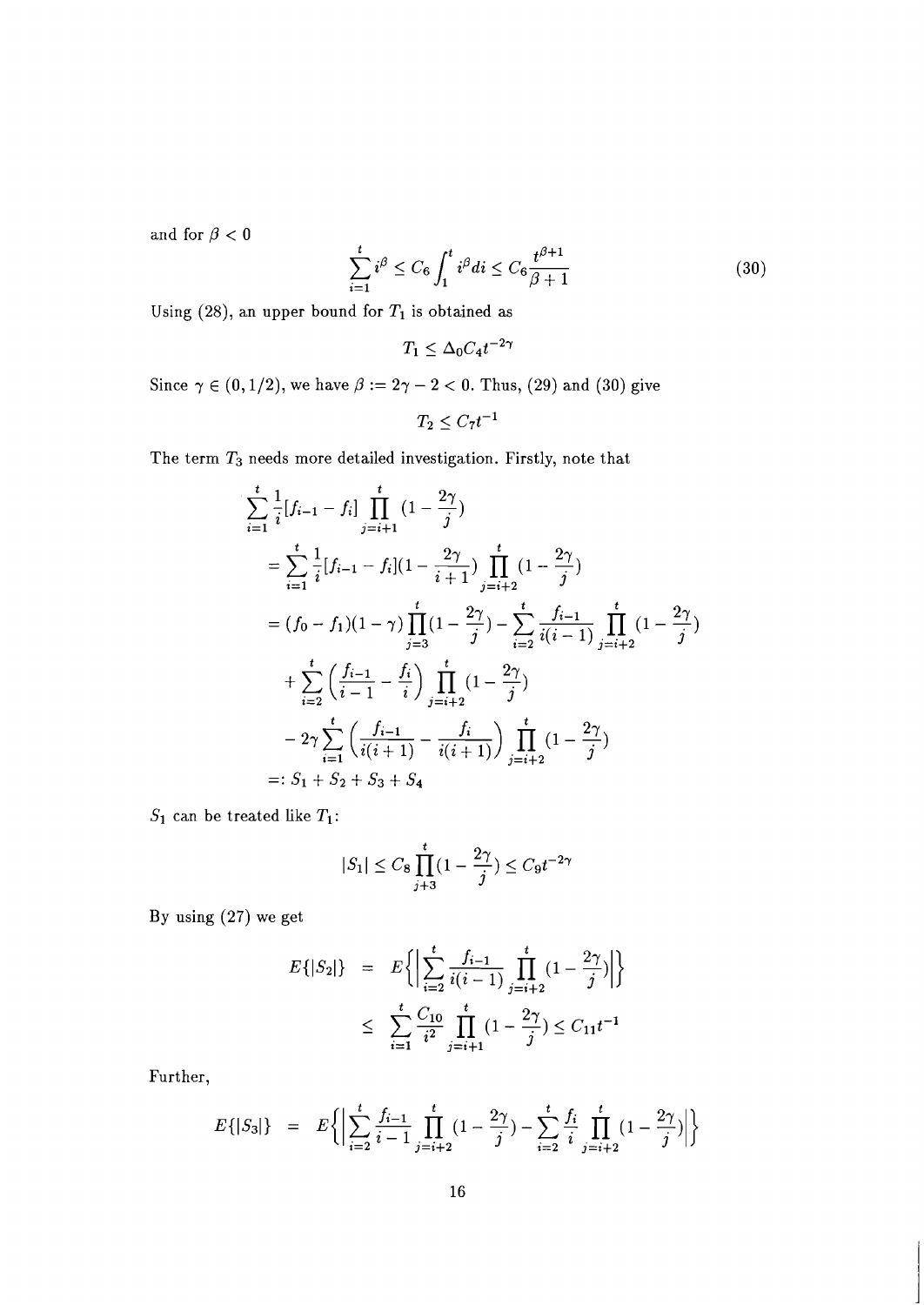$$
\leq f_1 \prod_{j=4}^t (1 - \frac{2\gamma}{j}) + E \left\{ \left| \sum_{i=2}^t \frac{f_i}{i} \prod_{j=i+3}^t (1 - \frac{2\gamma}{j}) - \sum_{i=2}^t \frac{f_i}{i} (1 - \frac{2\gamma}{i+2}) \prod_{j=i+3}^t (1 - \frac{2\gamma}{j}) \right| \right\}
$$

thus,

$$
E\{|S_3|\} \le |f(1)| \prod_{j=4}^t (1 - \frac{2\gamma}{j}) + C_{12} \sum_{i=2}^t \frac{1}{i^2} \prod_{j=i+3}^t (1 - \frac{2\gamma}{j})
$$
  
 
$$
\le C_{13}t^{-2\gamma} + C_{14}t^{-1}
$$

The term  $S_4$  is treated in the same way as  $S_2$ 

$$
E\{|S_4|\} \leq E\Big\{\Big|\sum_{i=1}^t \frac{f_{i-1}}{i(i+1)} \prod_{j=i+2}^t (1 - \frac{2\gamma}{j})\Big| + \Big|\sum_{i=1}^t \frac{f_i}{i(i+1)} \prod_{j=i+2}^t (1 - \frac{2\gamma}{j})\Big|\Big\}
$$
  

$$
\leq C_{15} \sum_{i=1}^t \frac{1}{i^2} \prod_{j=i+2}^t (1 - \frac{2\gamma}{j}) \leq C_{16} t^{-1}
$$

Hence,

$$
|T_3| \le |S_1| + |S_2| + |S_3| + |S_4| \le C_{17}t^{-1} + C_{18}t^{-2\gamma}
$$

To conclude, we have shown that

$$
\Delta_t \le T_1 + T_2 + T_3 \le C_{19} t^{-2\gamma} + C_{20} t^{-1} \tag{31}
$$

For large  $t$ , the first term of the right hand side in  $(31)$  dominates. Thus,

$$
\lim_{t \to \infty} \sup t^{2\gamma} \Delta_t \le C_{19}
$$

which is equal to say that  $\{\tilde{\theta}_t\}$  converges in quadratic mean.

We now finally show that the convergence in quadratic mean of  $\{\tilde{\theta}_t\}$  implies convergence in probability of  $\{\theta_t\}$ . Thus for sufficiently large t the algorithm (25) will act like (21) with probability at least  $1 - \delta$ . Firstly,

$$
t^{\gamma}(\tilde{\theta}_t-\theta_f)\stackrel{q,m.}{\longrightarrow}0,\quad t\to\infty
$$

implies

$$
t^{\gamma}(\tilde{\theta}_t - \theta_f) \stackrel{P}{\longrightarrow} 0, \quad t \to \infty
$$

or equivalently that  $\forall \sigma > 0$  and  $\forall \mu > 0$ ,  $\exists M(\sigma, \mu)$  such that

$$
\Pr\{\|t^{\gamma}(\tilde{\theta}_t - \theta_f)\| > \sigma\} < \mu/2, \quad t \ge M(\sigma, \mu)
$$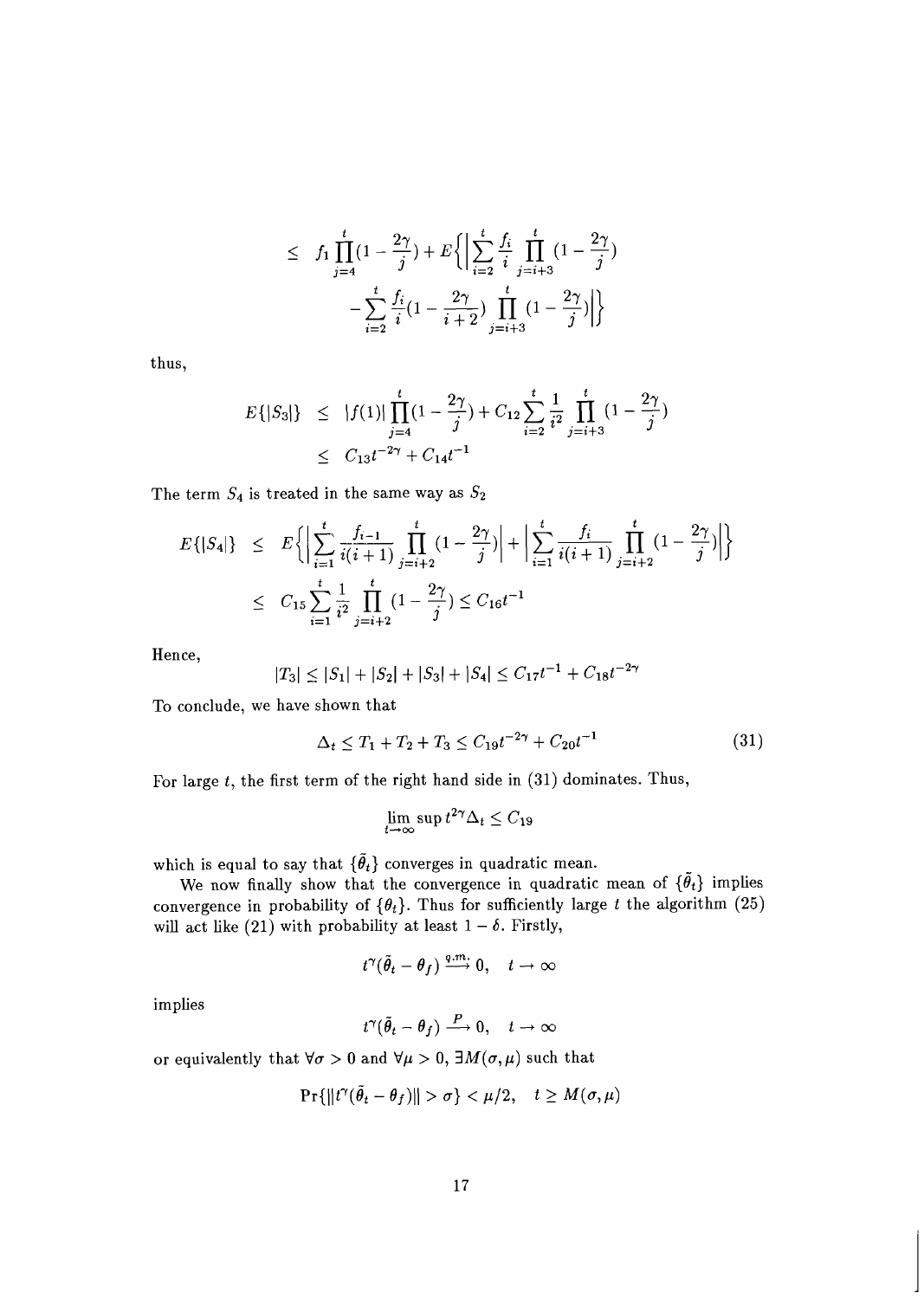For  $t > \max\{N(\varepsilon, \delta), M(\sigma, \mu)\}\$  we have

$$
\Pr\{\|t^{\gamma}(\theta_t - \theta_f)\| > \sigma\} = \Pr\{\|t^{\gamma}(\theta_t - \theta_f)\| > \sigma, \ \theta_t = \tilde{\theta}_t\} + \Pr\{\|t^{\gamma}(\theta_t - \theta_f)\| > \sigma, \ \theta_t \neq \tilde{\theta}_t\} \leq \Pr\{\|t^{\gamma}(\theta_t - \theta_f)\| > \sigma, \ \theta_t = \tilde{\theta}_t\} + \Pr\{\theta_t \neq \tilde{\theta}_t\} \leq \Pr\{\|t^{\gamma}(\tilde{\theta}_t - \theta_f)\| > \sigma\} + \delta = \mu/2 + \delta \leq \mu
$$

where the last inequality follows if we in the definition of almost sure convergence choose  $\delta \leq \mu/2$ . Hence, we have shown that

$$
t^\gamma(\theta_t-\theta_f)\stackrel{P}{\longrightarrow}0,\quad t\to\infty
$$

where  $\gamma \in (0, -\alpha)$  is arbitrary. Notice that since  $(0, -\alpha)$  is an open interval there exist no largest  $\gamma$ .

## **References**

- Benveniste, A., Metivier, M. and Priouret, P. (1990), *Adaptive algorithms and stochastic approximations,* Springer-Verlag, Berlin, Heidelberg.
- Blume, L. E., Bray, M. and Easley, D. (1982), 'Introduction to the stability of rational expectations equilibrium', *Journal of economic theory* 26(2), 313-317.
- Bray, M. (1982), 'Learning, estimation, and the stability of rational expectations', *Journal of economic theory* 26(2), 318-339.
- Bray, M. (1983), Convergence to rational expectations equilibria, *in* R. Frydman and E. S. Phelps, eds, 'Individual forecasting and aggregate outcomes', Cambridge University Press, pp. 123-132.
- Bray, M. and Savin, N. E. (1986), 'Rational expectations equilibria learning and model specification', *Econometrica* 54, 1129-1160.
- Cagan, P. (1956), The monetary dynamics of hyperinflation, *in* M. Freidman, ed., 'Studies in the quantity theory of money', The University of Chicago Press, pp. 25-117.
- Fourgeaud, C., Gourieroux, C. and Pradel, J. (1986), 'Learning procedures and convergence to rationality', *Econometrica* 54(4), 845-868.
- Frydman, R. and Phelps, E. S. (1983), Introduction, *in* R. Frydman and E. S. Phelps, eds, 'Individual forecasting and aggregate outcomes', Cambridge University Press, pp. 1-30.
- Gourieroux, C., Laffont, J. J. and Monfort, A. (1982), 'Rational expectations in dynamic linear models: Analysis of the solutions', *Econometrica* 50(2), 409- 425.